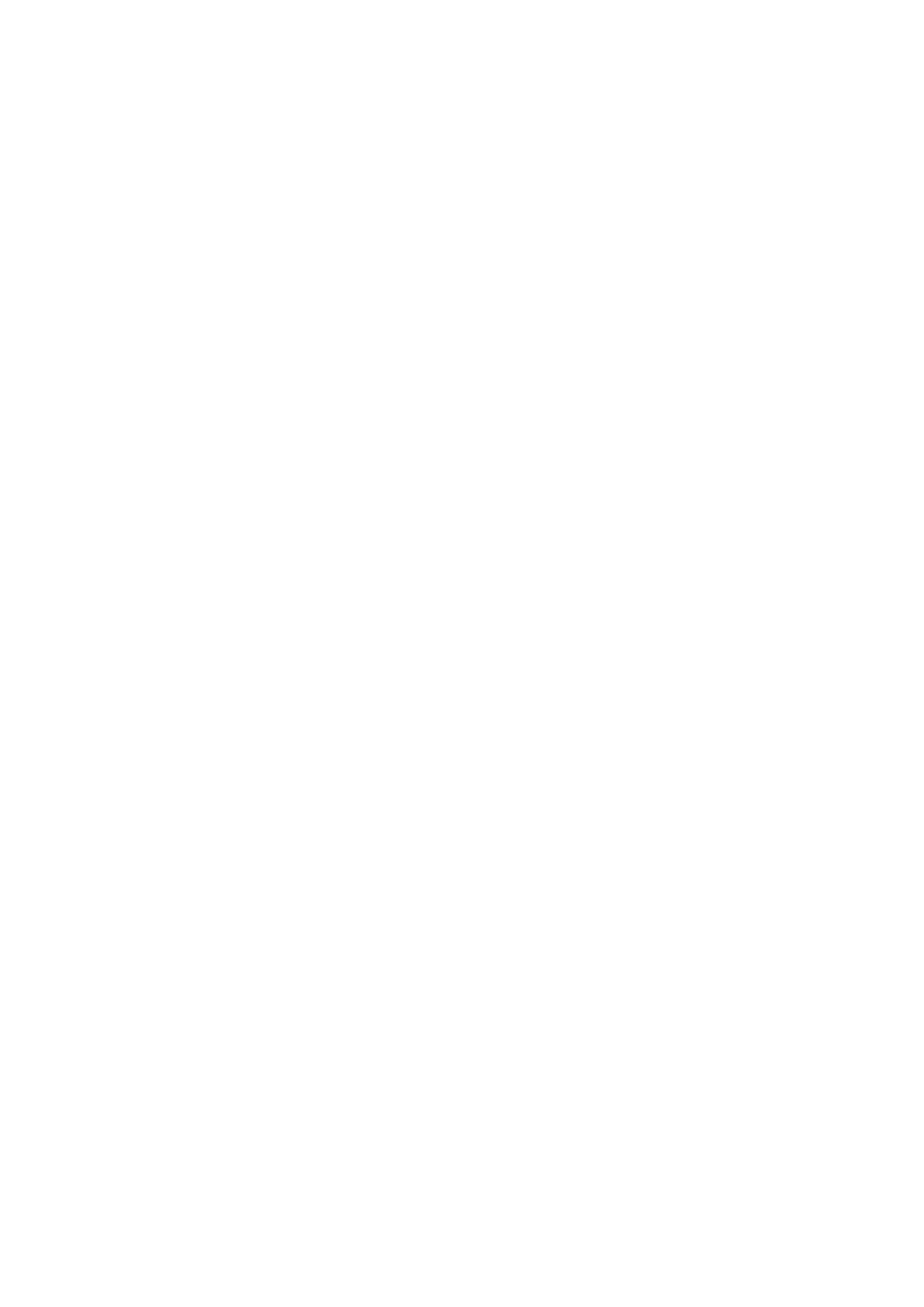

**Australian Government** 

**Australian Institute of Health and Welfare** 

> DATA LINKAGE SERIES Number 23

# **Young people in child protection and under youth justice supervision 2015–16**

Australian Institute of Health and Welfare Canberra Cat. no. CSI 25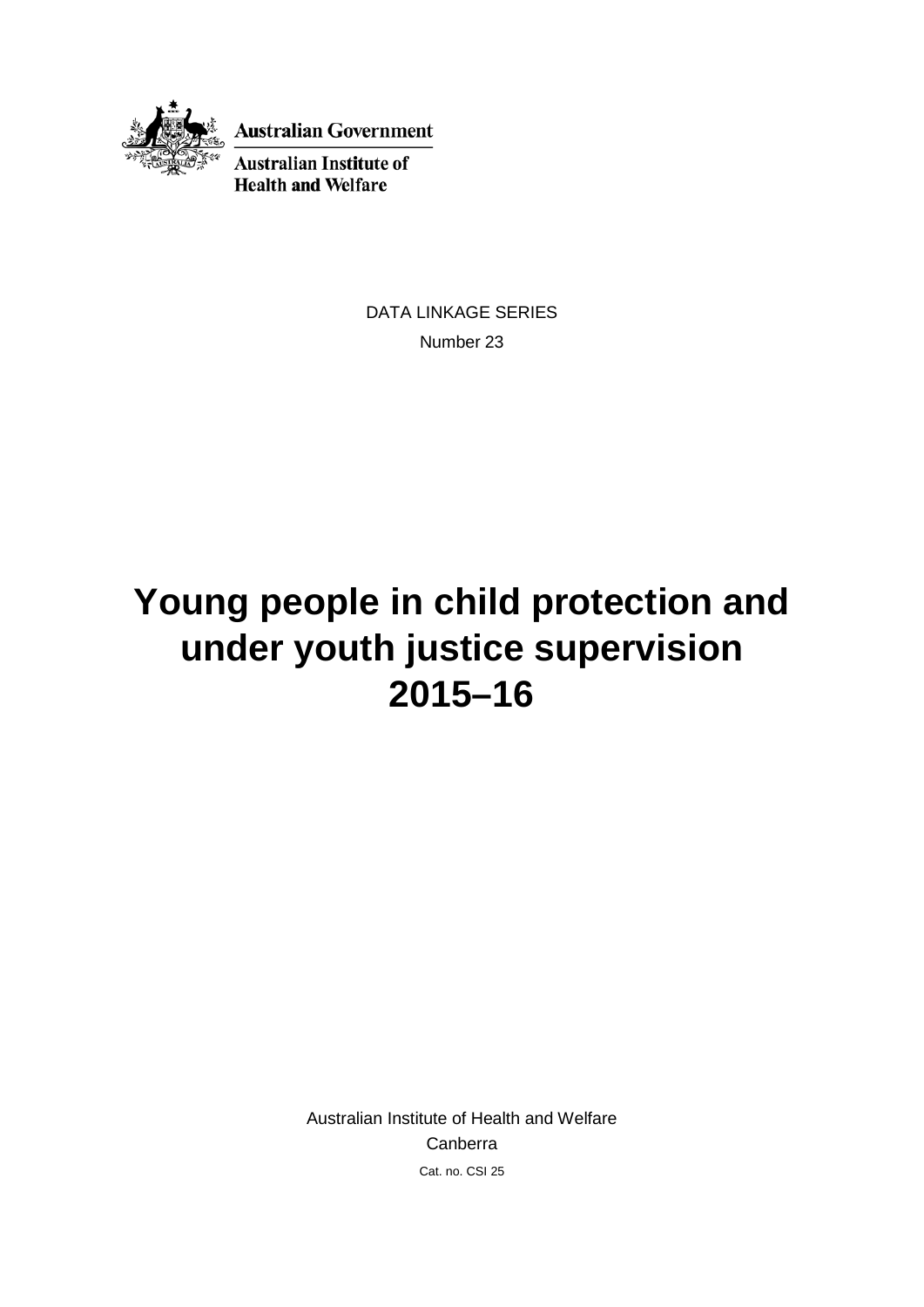**The Australian Institute of Health and Welfare is a major national agency whose purpose is to create authoritative and accessible information and statistics that inform decisions and improve the health and welfare of all Australians.**

© Australian Institute of Health and Welfare 2017

 $(cc)$  BY

This product, excluding the AIHW logo, Commonwealth Coat of Arms and any material owned by a third party or protected by a trademark, has been released under a Creative Commons BY 3.0 (CC-BY 3.0) licence. Excluded material owned by third parties may include, for example, design and layout, images obtained under licence from third parties and signatures. We have made all reasonable efforts to identify and label material owned by third parties.

You may distribute, remix and build upon this work. However, you must attribute the AIHW as the copyright holder of the work in compliance with our attribution policy available at <www.aihw.gov.au/copyright/>. The full terms and conditions of this licence are available at <http://creativecommons.org/licenses/by/3.0/au/>.

This publication is part of the Australian Institute of Health and Welfare's Data linkage series. A complete list of the Institute's publications is available from the Institute's website <www.aihw.gov.au>.

ISSN 2205-5045 (PDF) ISSN 1833-1238 (Print) ISBN 978-1-76054-208-5 (PDF) ISBN 978-1-76054-209-2 (Print)

#### **Suggested citation**

Australian Institute of Health and Welfare 2017. Young people in child protection and under youth justice supervision 2015–16. Data linkage series no. 23. Cat. no. CSI 25. Canberra: AIHW.

#### **Australian Institute of Health and Welfare**

Board Chair **Director Director** Mrs Louise Markus **Mrs** Annual Mr Barry Sandison

Any enquiries about copyright or comments on this publication should be directed to: Australian Institute of Health and Welfare GPO Box 570 Canberra ACT 2601 Tel: (02) 6244 1000 Email: info@aihw.gov.au

Published by the Australian Institute of Health and Welfare

This publication is printed in accordance with ISO 14001 (Environmental Management Systems) and ISO 9001 (Quality Management Systems). The paper is sourced from sustainably managed certified forests.



**Please note that there is the potential for minor revisions of data in this report. Please check the online version at <www.aihw.gov.au> for any amendments.**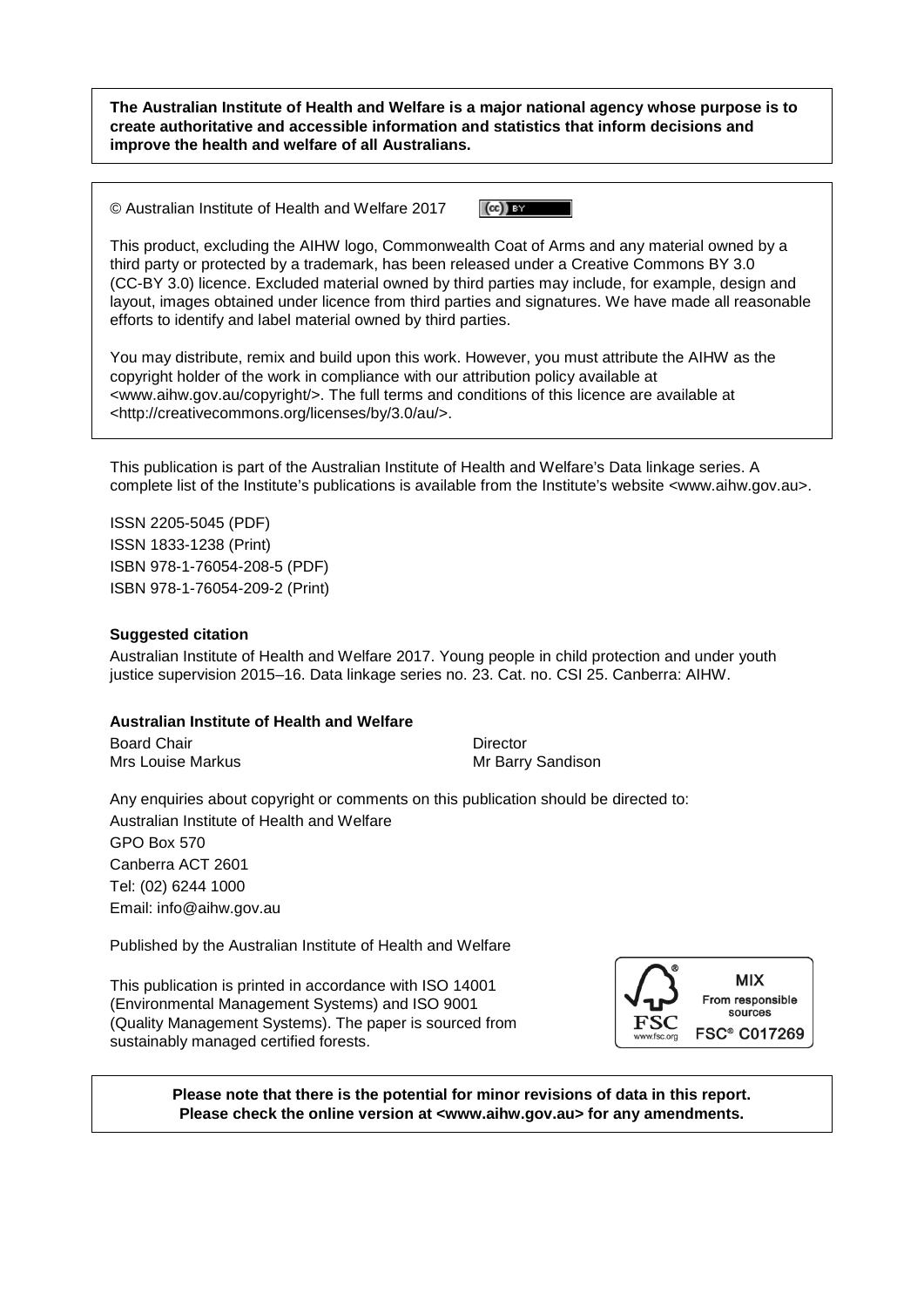# **Contents**

| 1                |                                                                        |  |  |
|------------------|------------------------------------------------------------------------|--|--|
|                  |                                                                        |  |  |
|                  |                                                                        |  |  |
|                  |                                                                        |  |  |
|                  |                                                                        |  |  |
|                  |                                                                        |  |  |
|                  |                                                                        |  |  |
|                  |                                                                        |  |  |
|                  |                                                                        |  |  |
|                  |                                                                        |  |  |
|                  |                                                                        |  |  |
| $\boldsymbol{2}$ | Young people in child protection and under youth justice supervision 7 |  |  |
|                  |                                                                        |  |  |
| 3                |                                                                        |  |  |
|                  |                                                                        |  |  |
|                  |                                                                        |  |  |
|                  |                                                                        |  |  |
|                  |                                                                        |  |  |
| 4                |                                                                        |  |  |
|                  |                                                                        |  |  |
|                  |                                                                        |  |  |
|                  | 18                                                                     |  |  |
|                  |                                                                        |  |  |
| 5                |                                                                        |  |  |
|                  |                                                                        |  |  |
|                  |                                                                        |  |  |
|                  |                                                                        |  |  |
|                  |                                                                        |  |  |
|                  |                                                                        |  |  |
|                  |                                                                        |  |  |
|                  |                                                                        |  |  |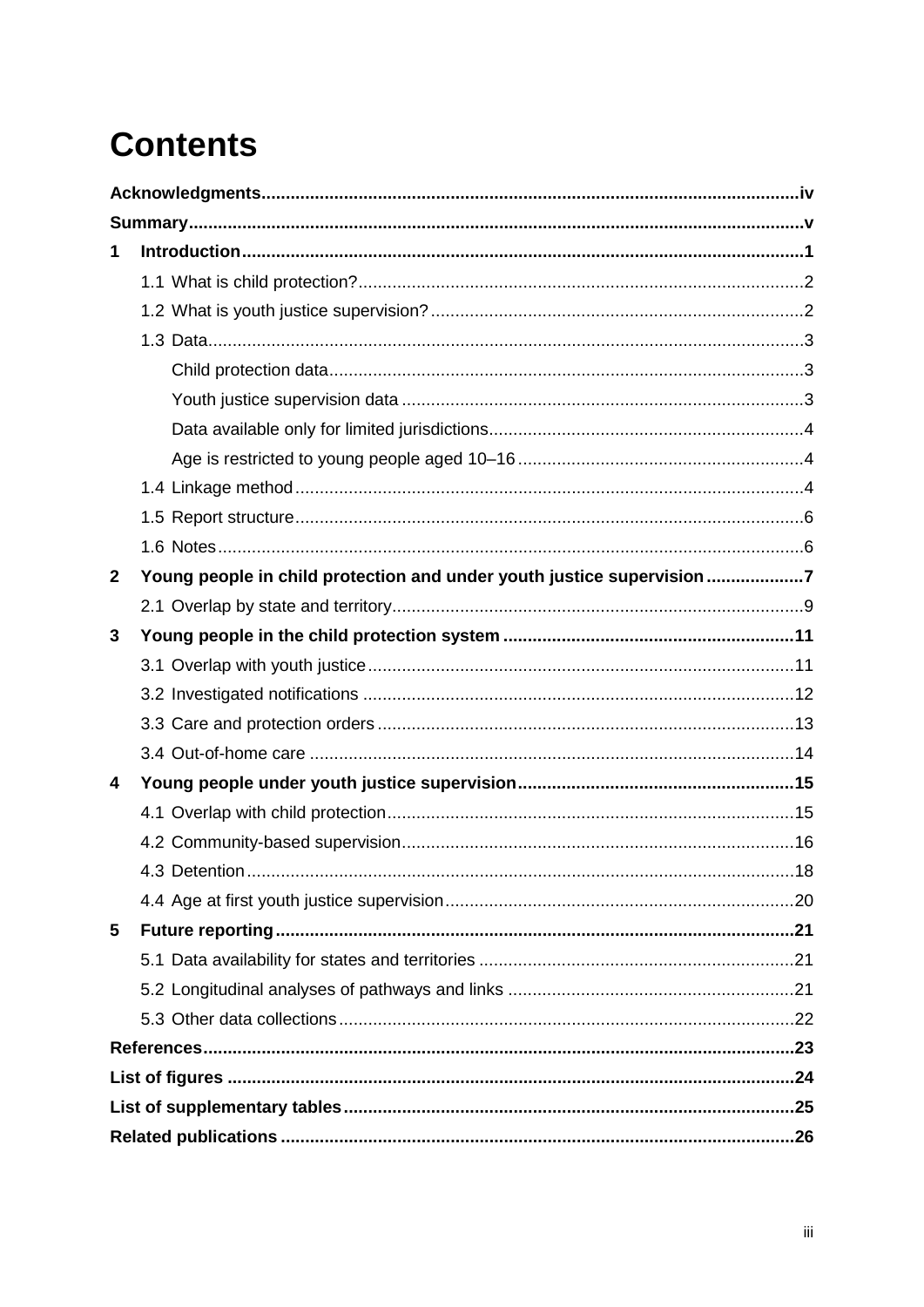# <span id="page-5-0"></span>**Acknowledgments**

Arianne Schlumpp wrote this report. David Braddock, Louise York, Fadwa Al-Yaman, and Matthew James reviewed the report and provided valuable input and feedback.

The author gratefully acknowledges the contributions, comments, and advice from:

- the Juvenile Justice Research and Information Group—which consists of representatives from the state and territory departments responsible for youth justice supervision
- the Children and Families Data Network—which consists of representatives from the state and territory departments responsible for child and family services.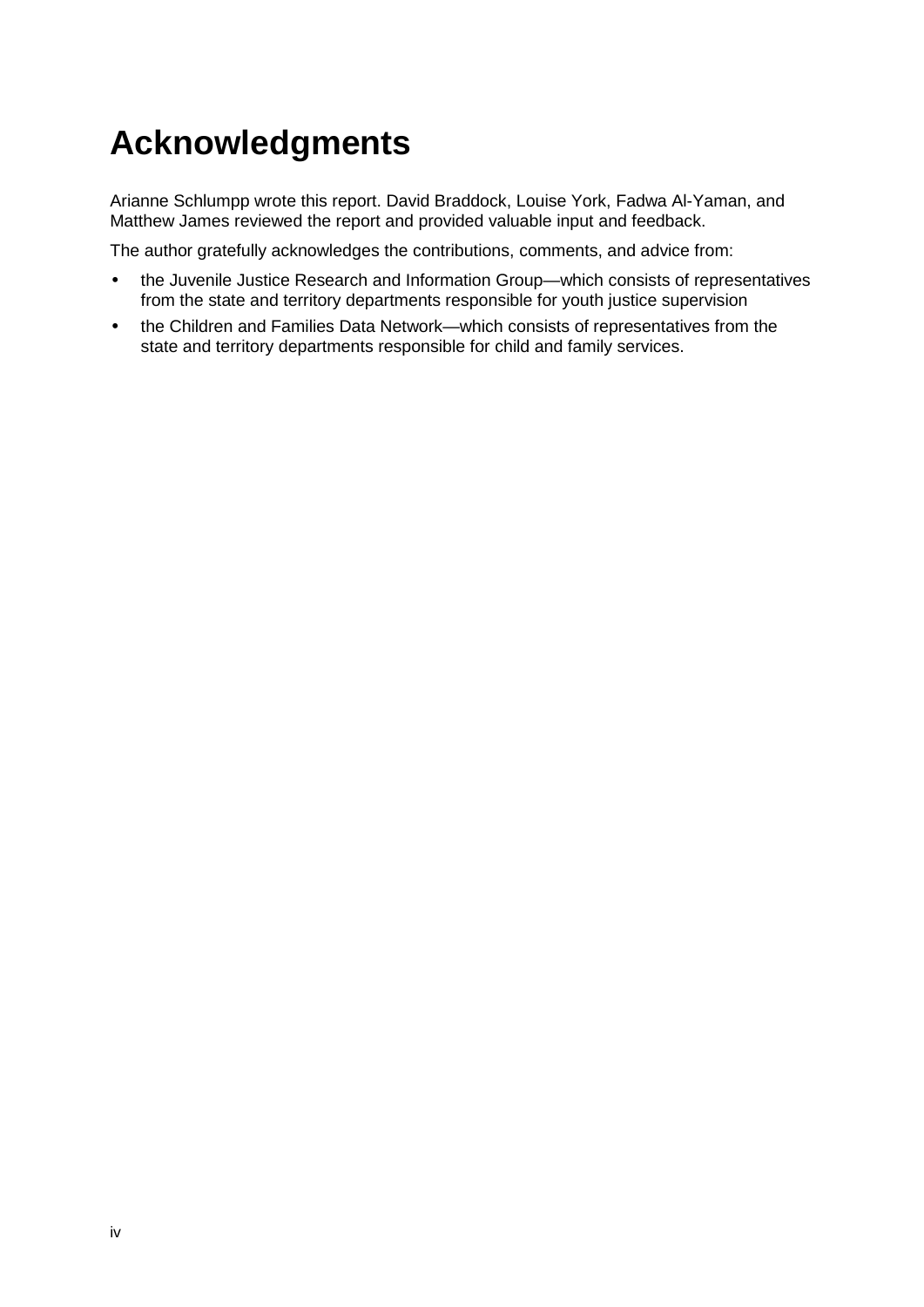# <span id="page-6-0"></span>**Summary**

Research shows that children and young people who have been abused or neglected are at greater risk of engaging in criminal activity, and entering the youth justice system. A better understanding of the characteristics and pathways of children and young people who are both in the child protection system and under youth justice supervision can help support staff, case workers, and policy makers to get the best outcomes for these children and young people.

Using data from the linked child protection and youth justice supervision data collection, this report presents information on young people who were involved in the child protection system, and also subject to youth justice supervision at some time between 1 July 2014 and 30 June 2016.

The cohort includes young people who were aged 10–16 on 1 July 2014 to ensure all possible youth justice supervision is included across the 2-year period. Results are limited to the 6 jurisdictions with data in both child protection and youth justice national minimum data sets—a total of 47,697 young people (43,326 from child protection, and 7,185 from youth justice).

### **Young people in the child protection system were 12 times as likely as the general population to also be under youth justice supervision**

Between 1 July 2014 and 30 June 2016, 6.5% (2,814) of young people who were in the child protection system were also under youth justice supervision at some point during the same 2-year period, compared with 0.5% of the general population.

The level of youth justice supervision was 10.4% for those under care and protection orders, 10.2% for those in out-of-home care, and 5.7% for those who were the subject of an investigated notification.

### **Young people under youth justice supervision were 12 times as likely as the general population to also be in the child protection system**

Between 1 July 2014 and 30 June 2016, 39.2% (2,814) of young people under youth justice supervision were also in the child protection system.

Those in detention were more likely to also be in the child protection system (43.4%) than those under community-based supervision (39.2%).

The younger people were at first supervision, the more likely they were to also be in the child protection system during the period (62.3% of those aged 10 at first supervision, and 16.7% of those aged 17).

#### **Young Indigenous Australians were more likely than non-Indigenous Australians to be in the child protection system and under youth justice supervision**

Between 1 July 2014 and 30 June 2016, young Indigenous Australians aged 10–16 were 16 times as likely as non-Indigenous Australians of the same age to be both in the child protection system and under youth justice supervision.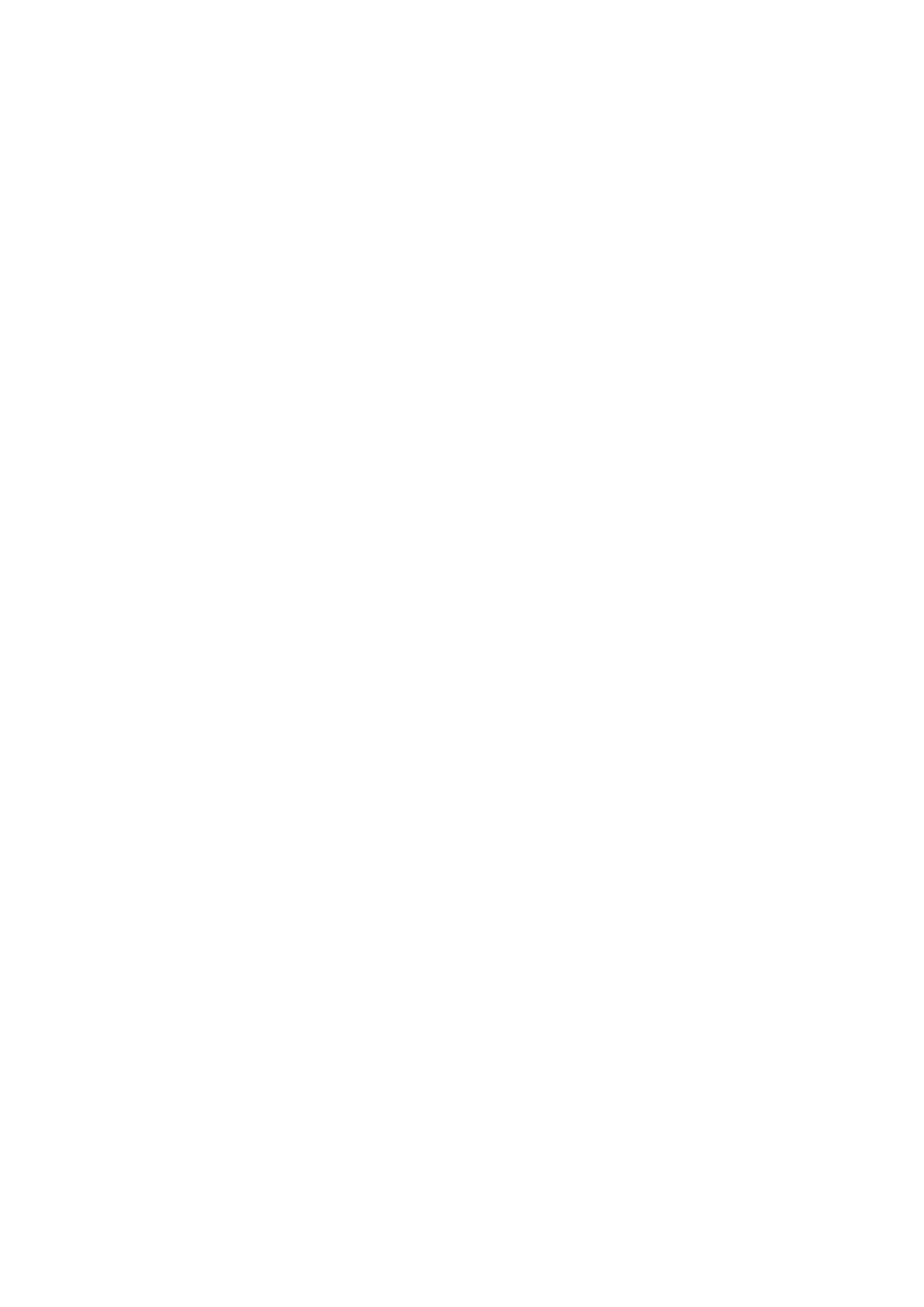## <span id="page-8-0"></span>**1 Introduction**

In 2015–16, about 115,000 children and young people aged 0–17 had a notification of abuse or neglect investigated by a department responsible for child protection (AIHW 2017a), and almost 10,000 young people aged 10–17 were supervised in the community or in youth detention centres by a department responsible for youth justice (AIHW 2017b). Some young people are involved in both the child protection system and youth justice supervision (AIHW 2016b).

Research shows that children and young people who have been abused or neglected are at greater risk of engaging in criminal activity, and entering the youth justice system. For example, 1 study found that being maltreated as a child roughly doubles the probability of committing a crime (Currie & Tekin 2006).

The majority of children who are abused and neglected do not go on to offend, but a large proportion of children who offend have had a history of abuse or neglect (Cashmore 2011). This is particularly the case for young people in detention. A survey of young people in youth detention in New South Wales found that 81% of young women and 57% of young men had been abused or neglected, while 49% of young women and 19% of young men had suffered severe abuse or neglect (Indig et al. 2011).

Procedures used within the child protection and youth justice systems can also facilitate involvement of one system with the other. For example, contact with youth justice agencies may lead to a child protection notification being made if abuse or neglect is suspected by, or reported to, agency staff (AIFS 2016).

This highlights the importance of better understanding the characteristics and pathways of children and young people who are both in the child protection system and under youth justice supervision. This information can assist support staff, case workers, and policy makers to get the best outcomes for children and young people.

Previous work by the Australian Institute of Health and Welfare (AIHW) found that linking child protection and youth justice supervision data was both feasible and beneficial (AIHW 2012).

With a national unit record data collection on children and young people in the child protection system introduced in 2012–13—the Child Protection National Minimum Data Set (NMDS)—it is possible to link child protection system data with the existing data on youth justice supervision.

This linkage, in turn, enables reporting on the relationships between child protection and youth justice supervision annually (AIHW 2015). The first of these annual reports was released in 2016, based on 2013–14 data (AIHW 2016a). This report, the third in the series, is based on 2015–16 NMDS data.

This report presents information on 47,697 young people who were involved in the child protection system or under youth justice supervision at some time between 1 July 2014 and 30 June 2016 in Victoria, Queensland, Western Australia, South Australia, Tasmania, and the Australian Capital Territory, and who were aged 10–16 on 1 July 2014.

Of this group, 5.9% (or 2,814) were in both child protection and under youth justice supervision during the measurement period. This is a subset of the total number of children and young people who were involved in both the child protection system and under youth justice supervision at some point during childhood and adolescence. This is because some children were in the child protection system in the years before or after youth justice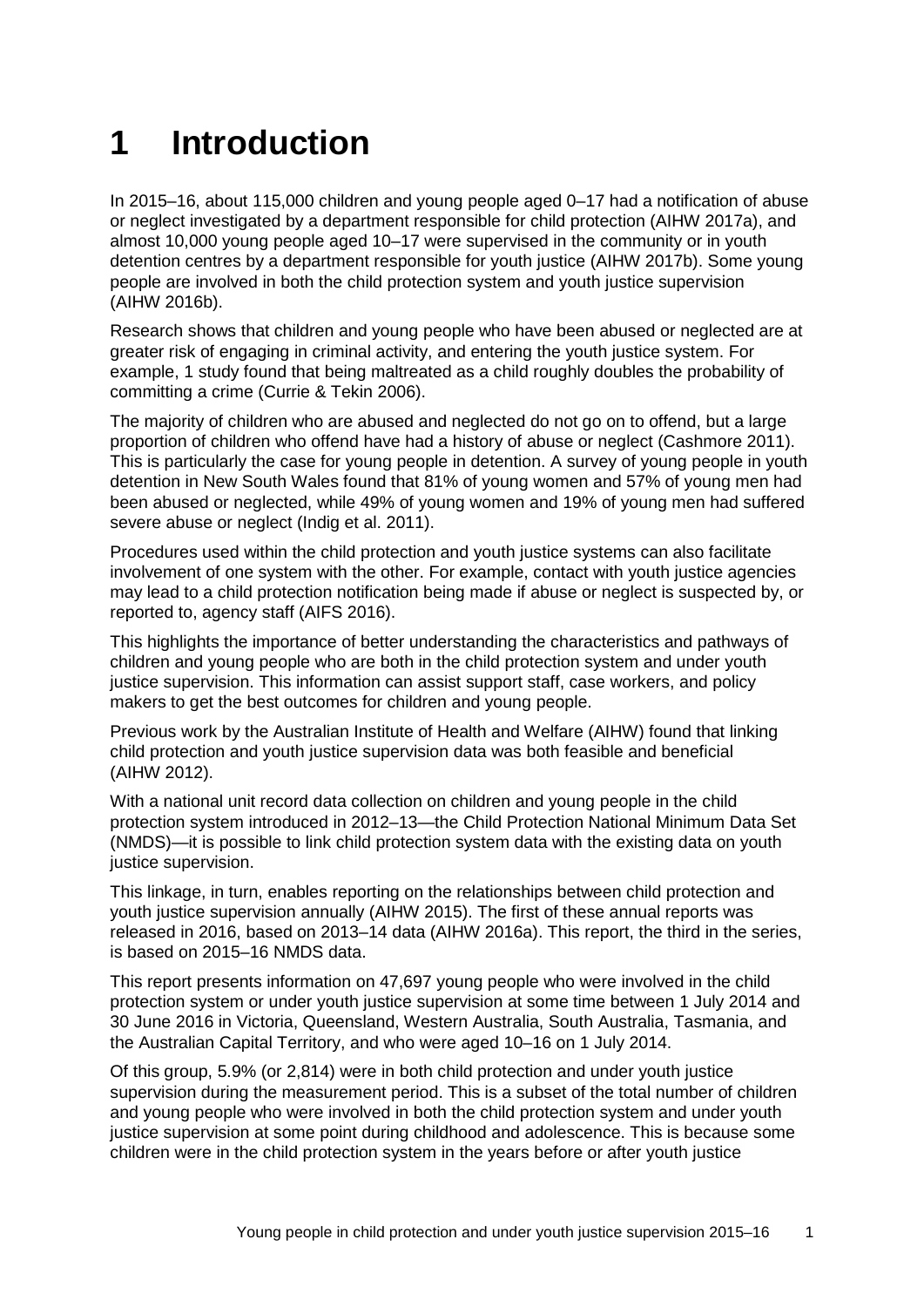supervision, but not during the same 2-year period from 1 July 2014 to 30 June 2016. Within this subset, this report does not differentiate between young people who were first involved with the child protection system and those who were first involved with the youth justice system.

As more data become available in future years, it will be possible to better analyse the links and pathways between child protection and youth justice supervision over several years. Detailed information on the method used for this report can be found in *Developing a linked data collection to report on the relationships between child protection and youth justice supervision* (AIHW 2015).

### <span id="page-9-0"></span>**1.1 What is child protection?**

In Australia, state and territory departments responsible for child protection assist vulnerable children and young people who have been, or are at risk of being, abused, neglected, or otherwise harmed, or whose parents are unable to provide adequate care or protection (AIHW 2017a).

The 3 main components of the child protection system are:

- **notifications** of possible abuse, neglect, or other harm—these notifications are screened by child protection departments, and, if necessary, the report is investigated; if the investigation finds that the child is being or is likely to be abused, neglected, or otherwise harmed, the notification is recorded as substantiated
- **care and protection orders**—these are legal orders or arrangements that give child protection departments some responsibility for a child's welfare
- **out-of-home care**—where children are placed in overnight care for which the department has made or offered a financial payment to the carer, in cases when parents cannot give adequate care, children need a more protective environment, or other accommodation is needed during family conflict. Consistent with the principle of keeping children with their families, out-of-home care is considered an intervention of last resort.

It is possible for children and young people to be involved in each of these 3 components at the same time. For more information on child protection policies and practices in the states and territories, see *Child protection Australia 2015–16* (AIHW 2017a).

## <span id="page-9-1"></span>**1.2 What is youth justice supervision?**

In Australia, the states and territories are responsible for dealing with young people who have committed, or who are alleged to have committed, criminal offences.

The youth justice system applies to children and young people aged 10–17 at the time of the offence in all states and territories, except Queensland, where it applies to those aged 10–16. Also, in Victoria, some young people aged 18–20 may be sentenced to detention in a youth facility under the state's 'dual track' sentencing system, which aims to prevent young people from entering the adult prison system at an early age. Children aged under 10 cannot be charged with a criminal offence in any state or territory.

Young people enter the system when they are investigated by police for allegedly committing an offence, and, depending on the outcome of the investigation, charges may be laid. If the young person is proven guilty, they will then be sentenced by a court (AIHW 2017b).

Youth justice supervision is a component of the youth justice system. Young people may be supervised by a youth justice department at any stage of the youth justice system.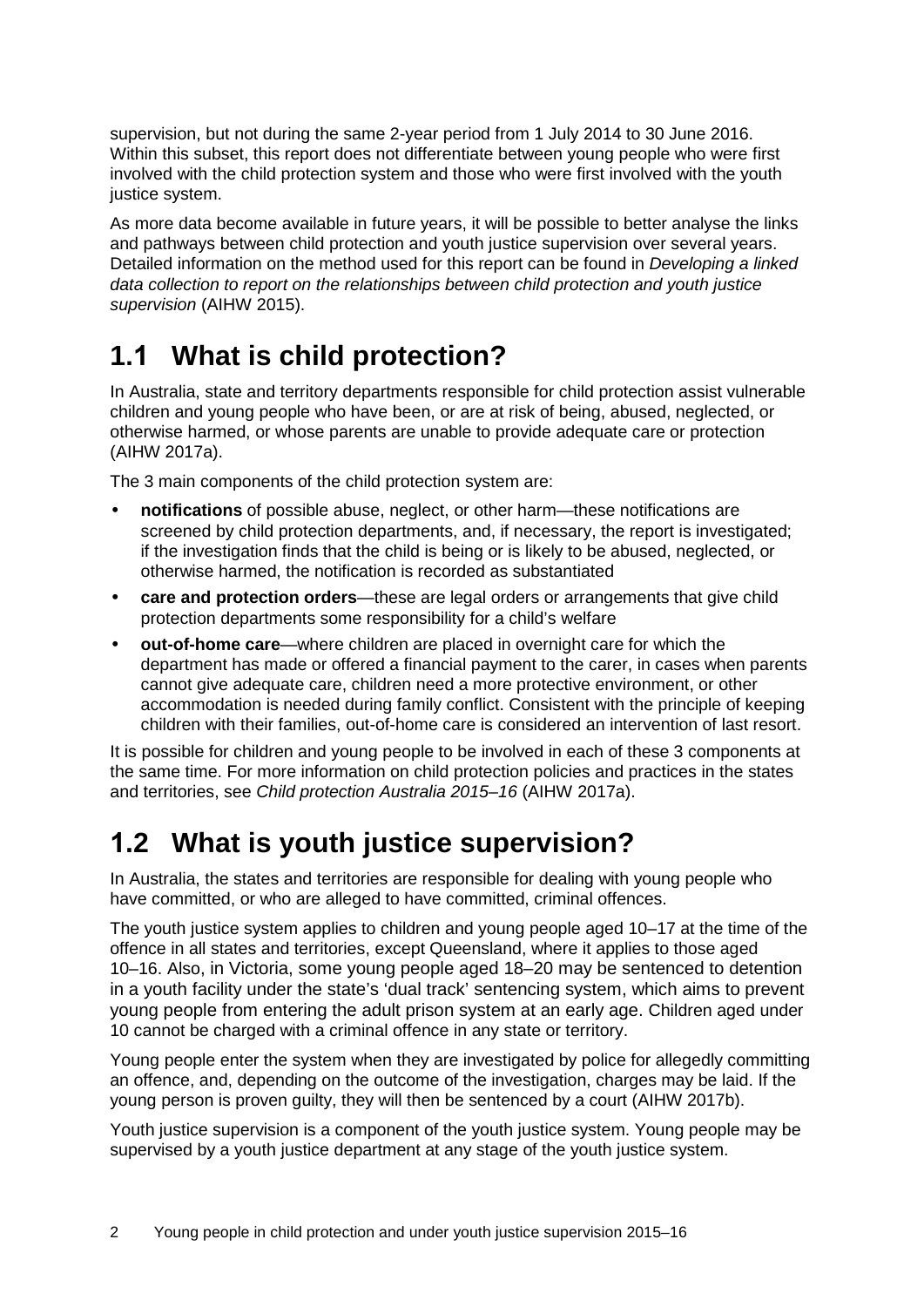The 2 main types of supervision are:

- **community-based supervision**—for young people who live in the community and are supervised by the youth justice department; young people may be unsentenced (before a court hearing or while awaiting the outcome of a trial or sentencing), may have been sentenced to a period of community-based supervision by a court, or have been released from sentenced detention on parole or supervised release
- **detention**—for young people who are detained in a youth justice centre or detention facility; young people may be unsentenced, or may have been sentenced to a period of detention by a court.

Young people may be under multiple types of youth justice supervision in the same year, and may be under multiple types at the same time where these supervision orders relate to different court matters.

Young people who are in the youth justice system may also be unsupervised in the community (for example, on unsupervised bail). Information on these unsupervised community-based orders is not available from the data collection on youth justice supervision, so is not included in this report.

For more information on youth justice supervision in Australia, see *Youth justice in Australia 2015–16* (AIHW 2017b).

### <span id="page-10-0"></span>**1.3 Data**

### <span id="page-10-1"></span>**Child protection data**

Child protection data in this report are from the Child Protection NMDS. This longitudinal person-based data set contains information on the:

- demographics of children and young people who receive child protection services
- notifications received by child protection departments
- care and protection orders and out-of-home care placements relating to these children and young people in a financial year.

It contains data for all states and territories, except New South Wales. For information on data quality, see the Child Protection NMDS 2015–16 data quality statement at <http://meteor.aihw.gov.au/content/index.phtml/itemId/665947>.

The scope of child protection data in this report is restricted to investigated notifications, care and protection orders, and out-of-home care. It excludes notifications that were not investigated, care and protection orders that were 'other' or 'not stated', and living arrangements that do not constitute out-of-home care.

As the legislative and policy frameworks for assessing child protection notifications vary widely between states and territories, the number of notifications, and the proportion of these that are investigated are not comparable between states and territories.

### <span id="page-10-2"></span>**Youth justice supervision data**

Youth justice supervision data in this report are from the Juvenile Justice NMDS. This longitudinal person-based data set contains information on the demographics of young people who are supervised by youth justice departments in the financial year, and the details of their unsentenced and sentenced supervision, both in the community and in youth justice detention centres. It contains data for all states and territories, except the Northern Territory.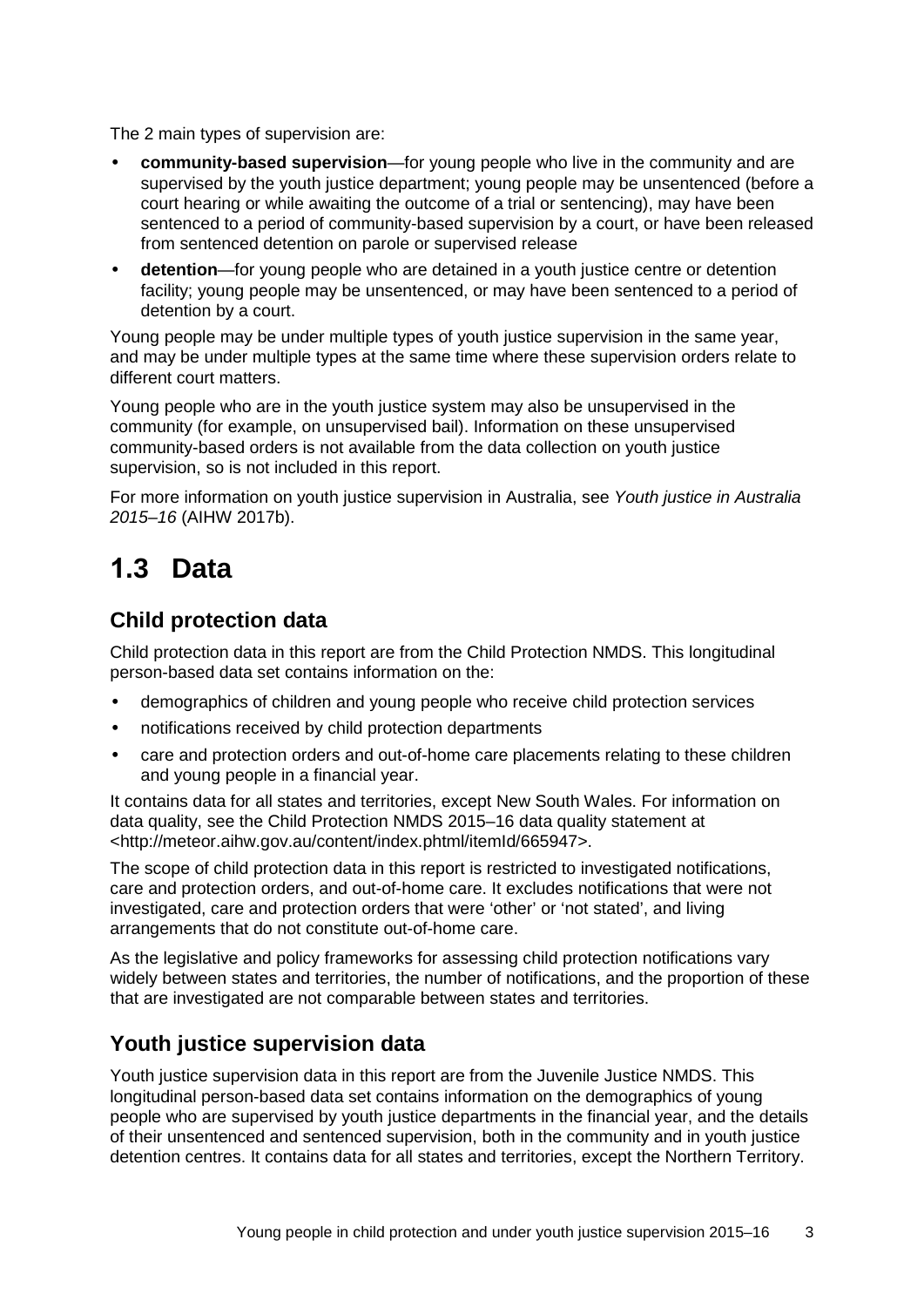For information on data quality, see the Juvenile Justice NMDS data quality statement at <http://meteor.aihw.gov.au/content/index.phtml/itemId/666484>.

In this report, 'youth justice supervision' refers only to supervised community-based and detention orders (both unsentenced and sentenced). It does not include unsupervised orders, such as unsupervised bail, or diversionary activities that are not supervised orders.

### <span id="page-11-0"></span>**Data available only for limited jurisdictions**

The data in this report relate only to selected jurisdictions. As the Child Protection NMDS at the time of linkage did not contain data for New South Wales, and the Juvenile Justice NMDS did not contain data for the Northern Territory, the data in this report relate only to Victoria, Queensland, Western Australia, South Australia, Tasmania, and the Australian Capital Territory. For comparative purposes, the rates of child protection and youth justice supervision for the general population in this report are restricted to these 6 jurisdictions.

Together, these 6 jurisdictions account for 55.0% of young people aged 10–17 receiving child protection services, and 67.7% of those under youth justice supervision in Australia in 2015–16 (AIHW 2017a, 2017b).

It is expected that data for additional states and territories will be available in future years (see Chapter 5 'Future reporting' for more details).

### <span id="page-11-1"></span>**Age is restricted to young people aged 10–16**

Data in this report relate only to young people who were aged 10–16 at the start of the measurement period (1 July 2014). This is to ensure that individuals in the study cohort are eligible for both child protection services and youth justice supervision throughout the measurement period.

Children aged under 10 are excluded, even if they were in the child protection system, as they cannot be under youth justice supervision.

As years of data accumulate, it will be possible to look at the involvement of children and young people in both sectors over several years (see Chapter 5 'Future reporting' for more information).

### <span id="page-11-2"></span>**1.4 Linkage method**

The available data were linked using a multistep key-based linkage method, which allows data collections without common person identifiers or full names to be linked. The aim of key-based linkage is to minimise the likelihood both of:

- false positives (where records that belong to different people are incorrectly identified as belonging to the same person)
- false negatives (where records that belong to the same person are incorrectly identified as belonging to different people).

Using linkage keys protects the privacy of individuals, and lowers the burden on data providers, as existing data collections can be used.

This method uses a series of keys that vary in distinctiveness, to reduce the possibility that records belonging to different people are incorrectly recorded as belonging to the same person. At the same time, it increases the possibility that records belonging to the same person will be identified, even where components, such as family name, have changed.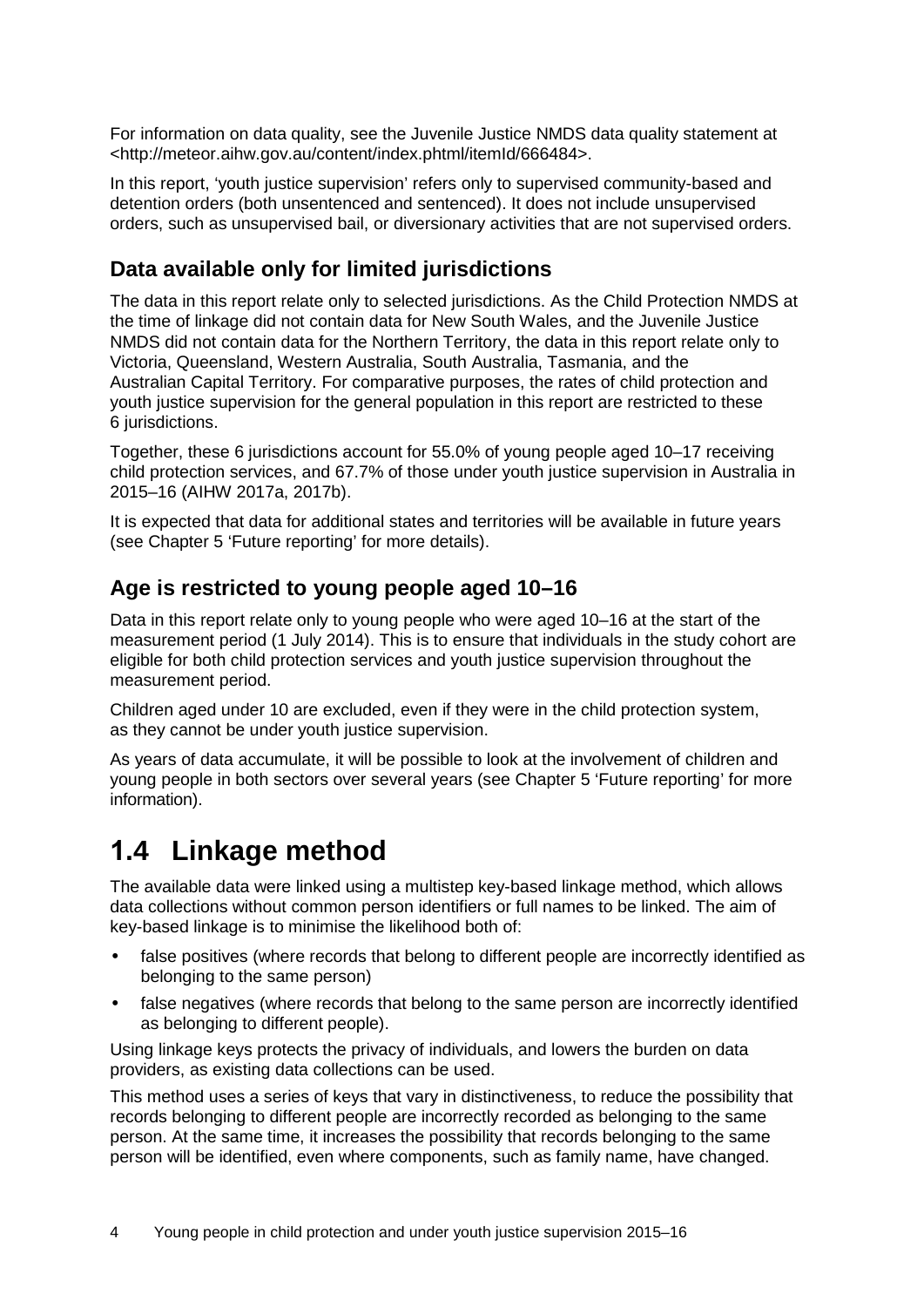This method can be used where values are missing (such as unknown date of birth), and, where available, it can also use alternative information such as alias names.

To link the child protection and youth justice supervision data collections, linkage keys were formed using data items available in both collections. These were:

- selected letters of name
- date of birth
- sex
- Indigenous status
- information about the suburb or town of usual residence.

Complete address information was not available.

Once all the possible linkage keys were identified, the utility of each key was measured, using the available child protection and youth justice supervision data. These measures were used to order the keys, and the keys were then tested to find the point at which further linkage keys added no value to the linkage. A total of 339 keys were used to link the data collections.

The resulting ordered list of linkage keys was used to link the individual state and territory data sets. The most precise key (as decided by the measures of utility) was used first, followed by the next most precise key, and so on. The final linked data set was then created by combining the records that linked using the ordered list of keys with the records that remained unlinked. A project-specific identifier was created so that distinct people could be counted.

Once the linked data set was built, analysis data sets were created for any youth justice supervision, including a breakdown of detention and community-based supervision, and any child protection involvement, including a breakdown of investigated notifications, care and protection orders, and out-of-home care:

- The youth justice supervision data set was created by extracting record identifiers from both the detention file and the community-based supervision file in the Juvenile Justice NMDS.
	- The **detention data set** was created by extracting data from the detention file in the source youth justice supervision data set. As it is not possible to be in detention in more than 1 state or territory at the same time, conflicting records (where a detention record for a person starts or ends in 1 state or territory while another detention record for the same person is active in another state or territory) were identified and removed. Less than 0.3% of individuals had conflicting detention records, and no individuals were removed as a result of this data cleaning, which indicates that the quality of the linkage was high.
	- The **community-based supervision data set** was created by extracting information from the orders file in the Juvenile Justice NMDS. Episodes of community-based supervision were created by removing any portions of community-based orders that were covered by a period of detention (as a young person cannot be in detention and supervised in the community at the same time).
- The child protection data set was created by extracting record identifiers from the investigated notifications, care and protection orders, and out-of-home care data sets.
	- The **investigated notifications data set** was created by extracting information from the notifications file in the source child protection data set. All notifications that were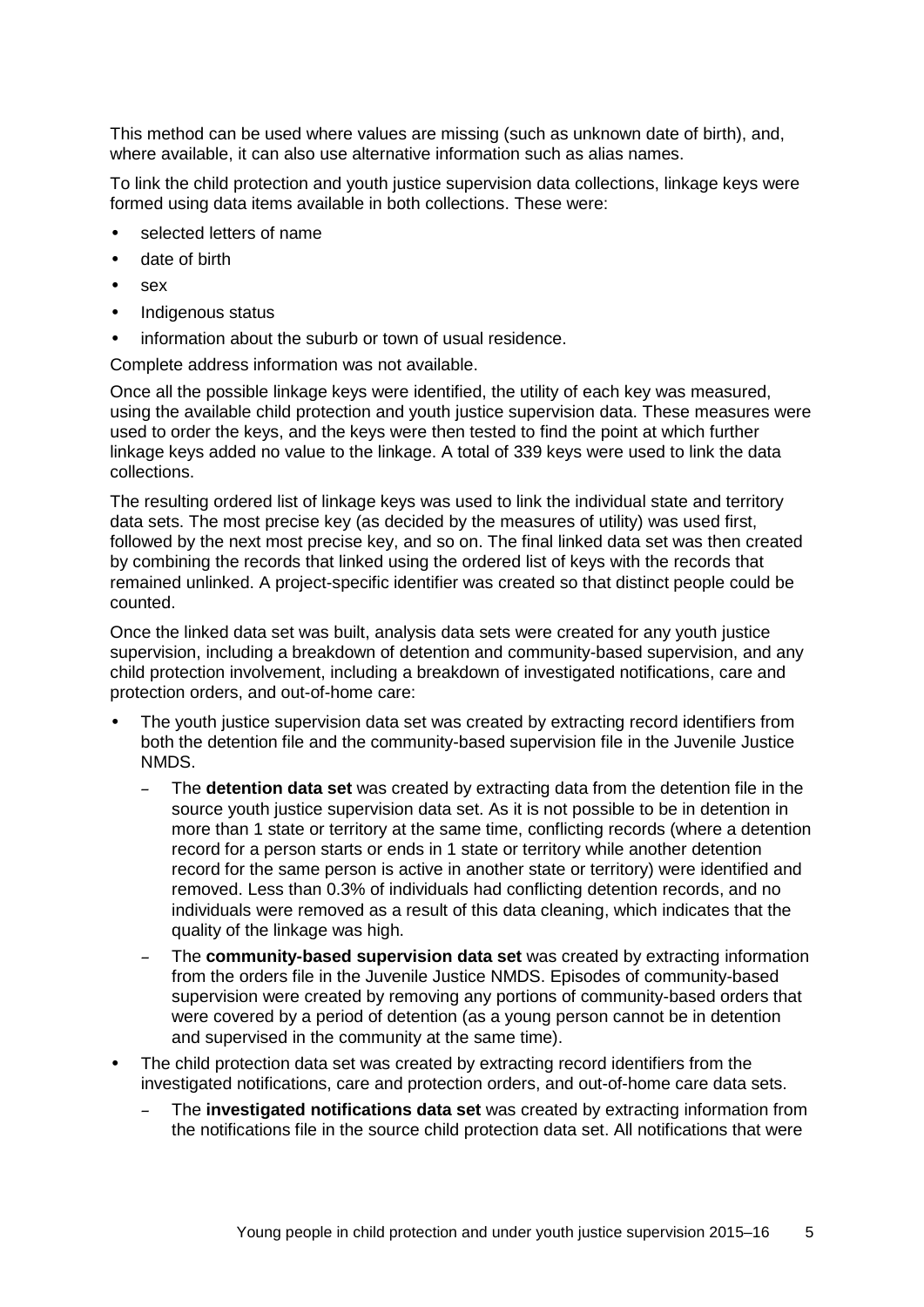investigated from 1 July 2014 to 30 June 2016 (including those where the investigation was in progress) were included.

- The **care and protection orders data set** was created by extracting information from the care and protection orders file in the source child protection data set.
- The **out-of-home care data set** was created by extracting information from the living arrangements file in the source child protection data set. As it is not possible to be in detention and in out-of-home care at the same time, a check was run to find and remove conflicting records (where a person has an out-of-home record that starts or ends while a detention record is active). Detention records that ended the same day as an out-of-home care record started, and out-of-home care records that started the same day as a detention record ended were not considered to conflict. This check revealed that between 1 July 2014 and 30 June 2016, 0.5% of out-of-home care records had a conflicting detention record, and these were removed from the analysis.

For more detail on the linkage method, see *Developing a linked data collection to report on the relationships between child protection and youth justice supervision* (AIHW 2015).

### <span id="page-13-0"></span>**1.5 Report structure**

There are 5 chapters in this report:

- Chapter 1 introduces the report, provides an overview of child protection and youth justice supervision, and describes the data and the method used to create the linked data set and resulting analysis data sets.
- Chapter 2 explores the demographic characteristics of young people involved in both child protection and youth justice supervision.
- Chapter 3 explores the demographic characteristics of young people involved in both child protection and youth justice supervision from the perspective of the child protection system, by reporting on young people in the child protection system who are also under youth justice supervision.
- Chapter 4 explores the demographic characteristics of young people involved in both child protection and youth justice supervision from the perspective of youth justice supervision, by reporting on young people under youth justice supervision who are also in the child protection system.
- Chapter 5 summarises the limitations of the current report, and outlines ways in which future reporting can be expanded and improved.

Supplementary tables referred to in this report (tables with a prefix of S) are available from <www.aihw.gov.au/reports/youth-justice/young-people-in-youth-justice-supervision-2015-  $16$  $>$ .

### <span id="page-13-1"></span>**1.6 Notes**

Percentages are rounded to 1 decimal place in text.

Rate ratios are calculated from unrounded percentages, as presented in the supplementary tables.

Figures (charts) present unrounded percentages.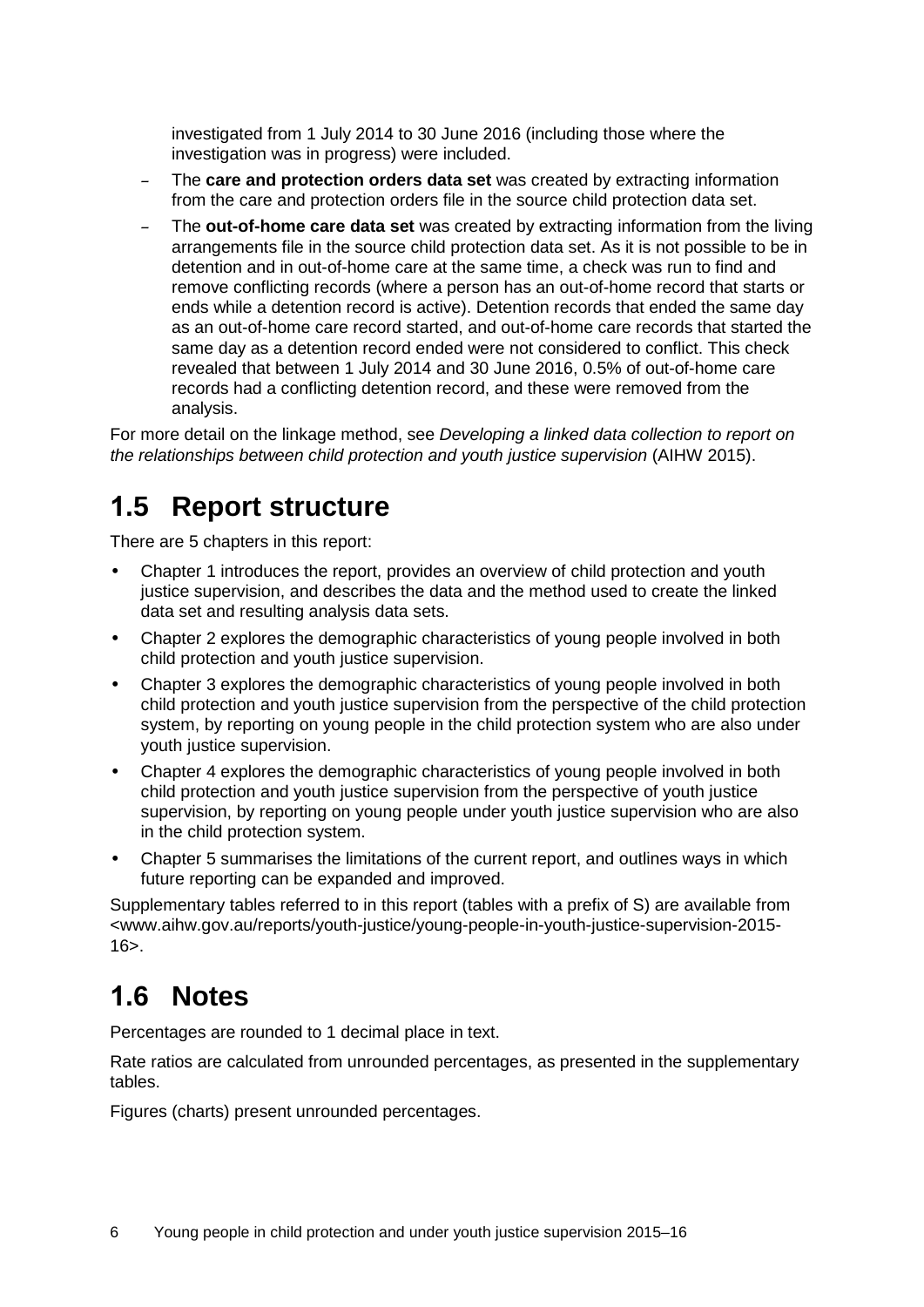## <span id="page-14-0"></span>**2 Young people in child protection and under youth justice supervision**

This chapter provides information on the number of young people involved in any part of the child protection system and under any type of youth justice supervision from 1 July 2014 to 30 June 2016. The data in this chapter relate to Victoria, Queensland, Western Australia, South Australia, Tasmania, and the Australian Capital Territory, and the study cohort is restricted to young people who were aged 10–16 on 1 July 2014.

Between 1 July 2014 and 30 June 2016, 47,697 young people aged 10–16 were involved in the child protection system, under youth justice supervision, or both. Of these, 5.9% (2,814 young people) were both involved in the child protection system, and under youth justice supervision.

Of the 43,326 young people involved in the child protection system during the measurement period, only 6.5% also had some type of youth justice supervision. But of the 7,185 young people under youth justice supervision, 39.2% had been involved in the child protection system during the same period (Figure 2.1).

This suggests that being under youth justice supervision was relatively uncommon among those receiving child protection services, but it was fairly common for those who were under youth justice supervision to have had contact with the child protection system.



<span id="page-14-1"></span>**Figure 2.1: Young people involved in the child protection system, under youth justice supervision, or both, 1 July 2014 – 30 June 2016**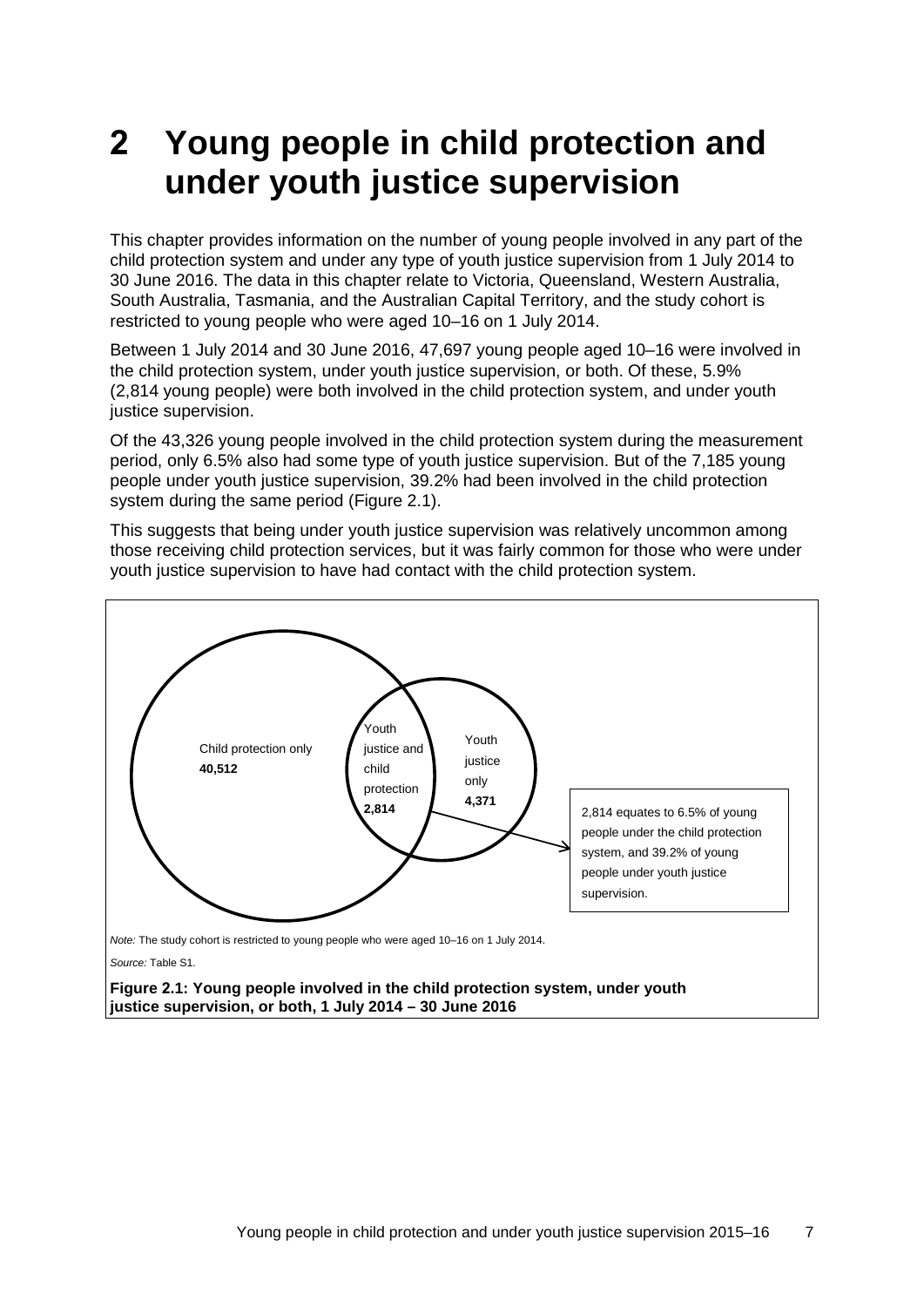Young Indigenous Australians aged 10–16 were more likely than their non-Indigenous counterparts to be involved in the child protection system, or to be under youth justice supervision during the measurement period. Nearly 1 in 5 (18%) young Indigenous Australians had contact with either child protection or youth justice supervision, compared with 1 in 30 young non-Indigenous Australians (3%) (Table S1).

Of the 11,391 young Indigenous Australians who were involved in the child protection system, or were under youth justice supervision between 1 July 2014 and 30 June 2016, 11% (1,264) had contact with both child protection and youth justice, compared with 4% of the 34,519 young non-Indigenous Australians (Figure 2.2; Table S1).



#### <span id="page-15-0"></span>**Figure 2.2: Young Indigenous Australians involved in the child protection system, under youth justice supervision, or both, 1 July 2014 – 30 June 2016**

As these data relate to the period from 1 July 2014 to 30 June 2016, and include those who were aged 10–16 on 1 July 2014, the actual involvement in both sectors over time may be higher. A full analysis of the complete overlap between these sectors could be done once all child protection system and youth justice supervision data over a number of years are considered. This could be achieved once suitable longitudinal child protection data are available (see Chapter 5 'Future reporting').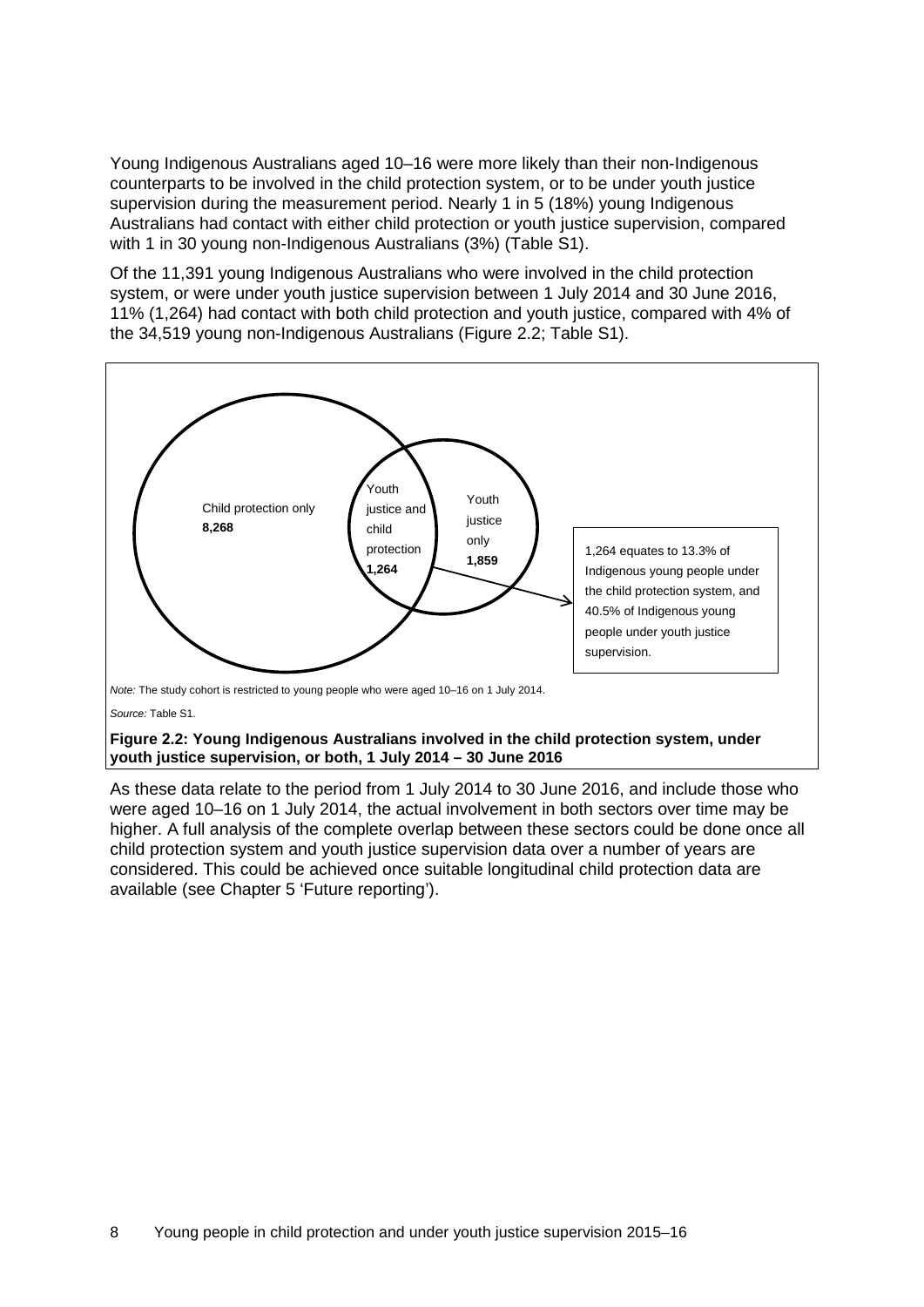## <span id="page-16-0"></span>**2.1 Overlap by state and territory**

The level of overlap between youth justice supervision and child protection between 1 July 2014 and 30 June 2016 varied among the states and territories (figures 2.3 and 2.4). This may be due to variation in procedures, policies, and practices in each state and territory, relating to both youth justice, and child protection.

Young people who received a child protection service in South Australia were the most likely to have also been supervised by a youth justice agency (8.5%) [\(Table S2\)](#page-32-2). Being under youth justice supervision was least likely for young people who received a child protection service in Victoria (5.0%).

Of those in the child protection system in each state and territory:

• young Indigenous Australians were more likely than their non-Indigenous counterparts to be under youth justice supervision



• males were more likely than females to be under youth justice supervision [\(Table S2\)](#page-32-2).

2. Variability in the level of overlap for child protection and youth justice among the states and territories may be due to variation in legislation, procedures, policies, and practices relating to youth justice and child protection in each state and territory.

*Source:* [Table S2.](#page-32-2) 

<span id="page-16-1"></span>**Figure 2.3: Young people who were in the child protection system, and were also under youth justice supervision, by Indigenous status and state and territory, 1 July 2014 – 30 June 2016**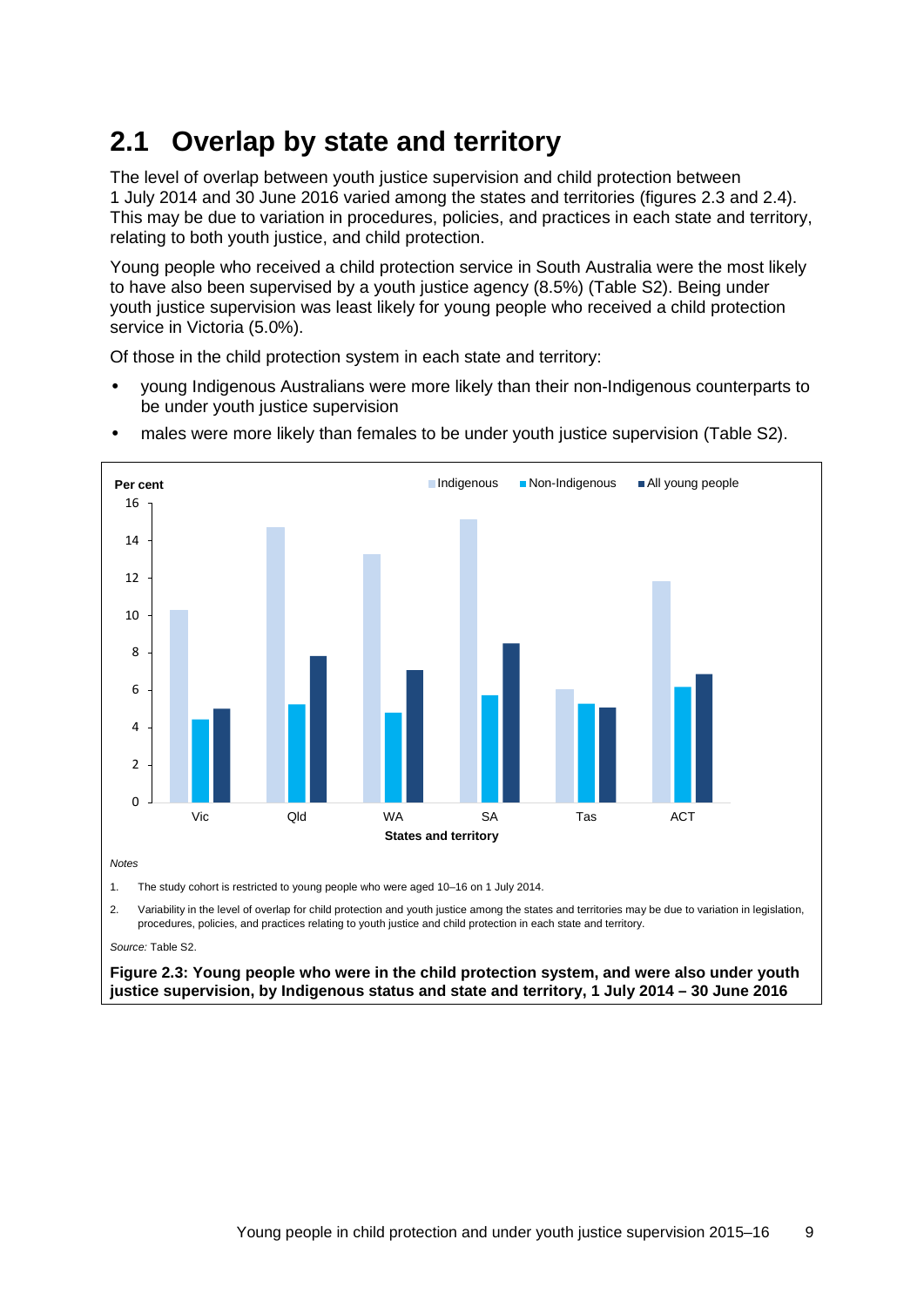Young people under youth justice supervision in Victoria were the most likely to have also received a child protection service during the same 2-year period (53%) while those in South Australia were the least likely (29%) [\(Table S3\)](#page-32-3).

Of those under youth justice supervision in each state and territory:

- young Indigenous Australians were more likely than their non-Indigenous counterparts to have received child protection services
- females were more likely than males to have received a child protection service [\(Table S3\)](#page-32-3).



3. Indigenous proportions in Tasmania and the Australian Capital Territory have been calculated from denominators less than 50 and therefore should be interpreted with caution.

#### *Source:* [Table S3.](#page-32-3)

#### <span id="page-17-0"></span>**Figure 2.4: Young people who were under youth justice supervision, and were also in the child protection system, by Indigenous status and state and territory, 1 July 2014 – 30 June 2016**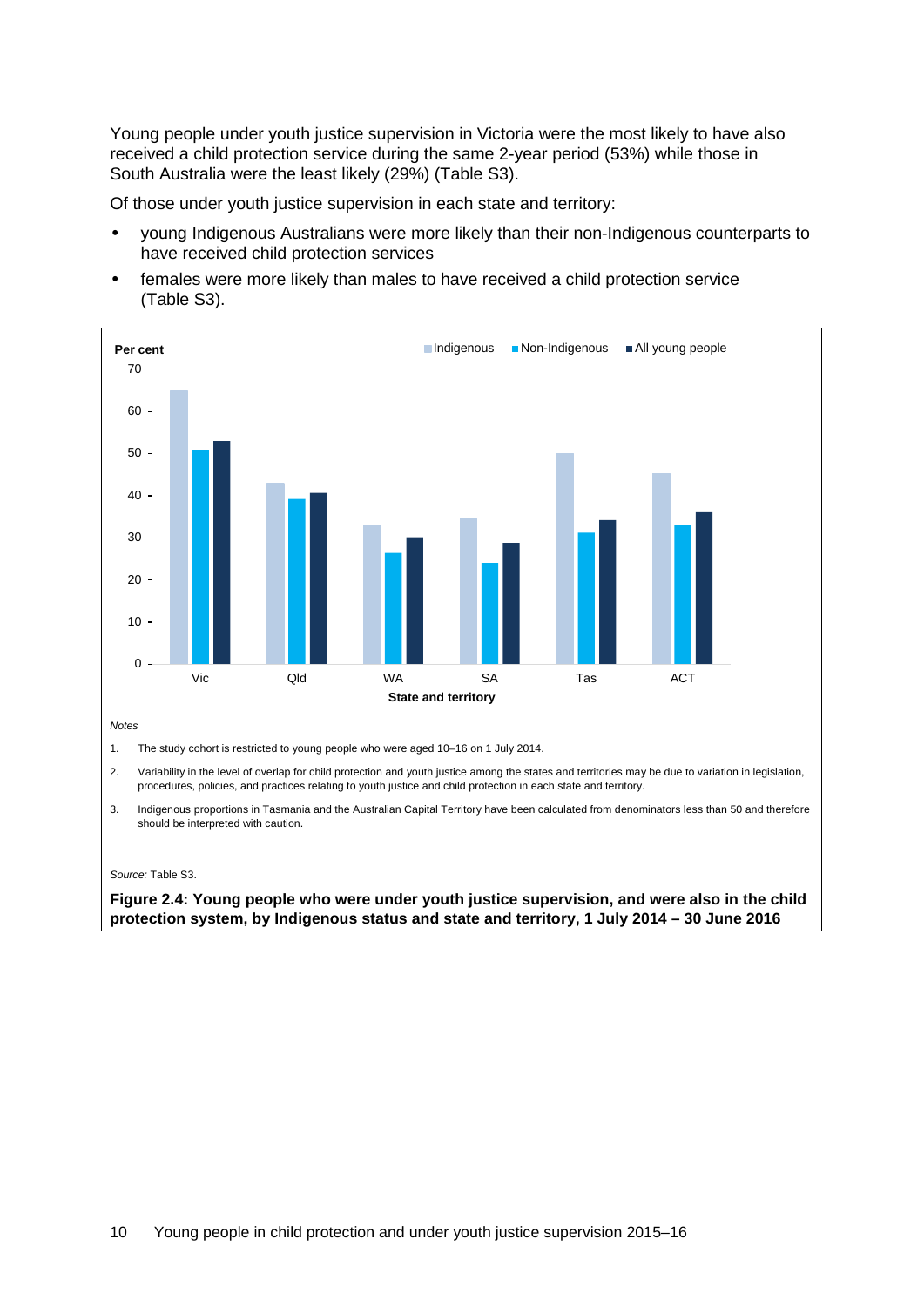## <span id="page-18-0"></span>**3 Young people in the child protection system**

This chapter looks at the demographic characteristics of young people involved in both child protection and youth justice supervision from the perspective of those in the child protection system. The data in this chapter relate only to Victoria, Queensland, Western Australia, South Australia, Tasmania, and the Australian Capital Territory for the period from 1 July 2014 to 30 June 2016. The study cohort is restricted to young people who were aged 10–16 on 1 July 2014.

#### **Key findings**

Young people receiving child protection services at some time between 1 July 2014 and 30 June 2016 were 12 times as likely as the general population to be under youth justice supervision at some time during the same period.

Compared with 0.5% of the general population aged 10–16 under youth justice supervision:

- 5.7% of those who were the subject of an investigated notification were also under youth justice supervision
- 10.4% of those who were the subject of a care and protection order were also under youth justice supervision
- 10.2% of those who were in out-of-home care were also under youth justice supervision.

### <span id="page-18-1"></span>**3.1 Overlap with youth justice**

Between 1 July 2014 and 30 June 2016, 43,326 young people were involved in the child protection system, and 6.5% of those also had some type of youth justice supervision during the same period—12 times the rate of youth justice supervision for the general population (tables S4 and S14).

In the same period, young Indigenous Australians aged 10–16 were almost 6 times as likely as their non-Indigenous counterparts to be involved in the child protection system (Table S14).

Young Indigenous Australians who were involved with the protection system were almost 3 times as likely as their non-Indigenous Australians counterparts to also be under youth justice supervision (Table S4).

Overall, Indigenous Australians aged 10–16 were 16 times as likely as their non-Indigenous counterparts to have had contact with both the child protection system and youth justice supervision during the 2-year period (Table S1).

Males in the child protection system were more than twice as likely as females to have had youth justice supervision during the 2-year period (9.4% compared with 3.8%).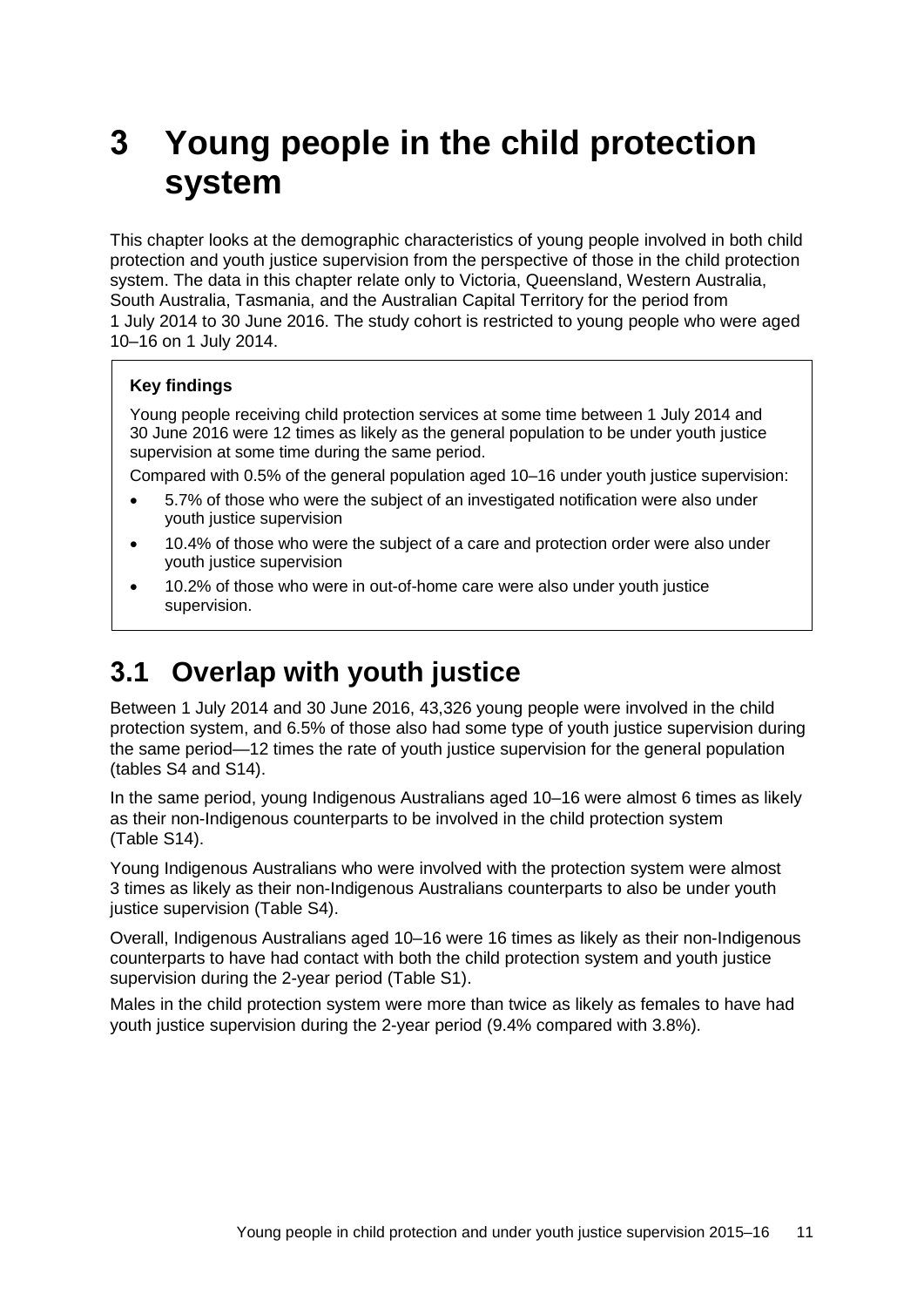## <span id="page-19-0"></span>**3.2 Investigated notifications**

Of the 33,383 young people in the study cohort who were the subject of an investigated notification between 1 July 2014 and 30 June 2016, 5.7% were also under youth justice supervision in the same 2-year period—11 times the rate of youth justice supervision for the general population (tables S5 and S14).

Youth justice supervision was most likely for young Indigenous Australians—18.9% of Indigenous males, and 8.2% of Indigenous females who were the subject of an investigated notification were also under youth justice supervision during the 2-year period, compared with 6.2% of non-Indigenous males, and 2.2% of non-Indigenous females [\(Figure 3.1](#page-19-1)).



*Note:* The study cohort is restricted to young people who were aged 10–16 on 1 July 2014.

*Source:* [Table S5.](#page-32-4) 

#### <span id="page-19-1"></span>**Figure 3.1: Young people who were the subject of investigated notifications, and were also under youth justice supervision, by sex and Indigenous status, 1 July 2014 – 30 June 2016**

Further analysis showed differences between young people who had at least 1 notification substantiated through the period, and those whose investigated notifications were not substantiated. Of those with a substantiated notification, 8.7% were also under youth justice supervision in the same 2-year period, compared with 4.9% of those whose investigated notifications were not substantiated.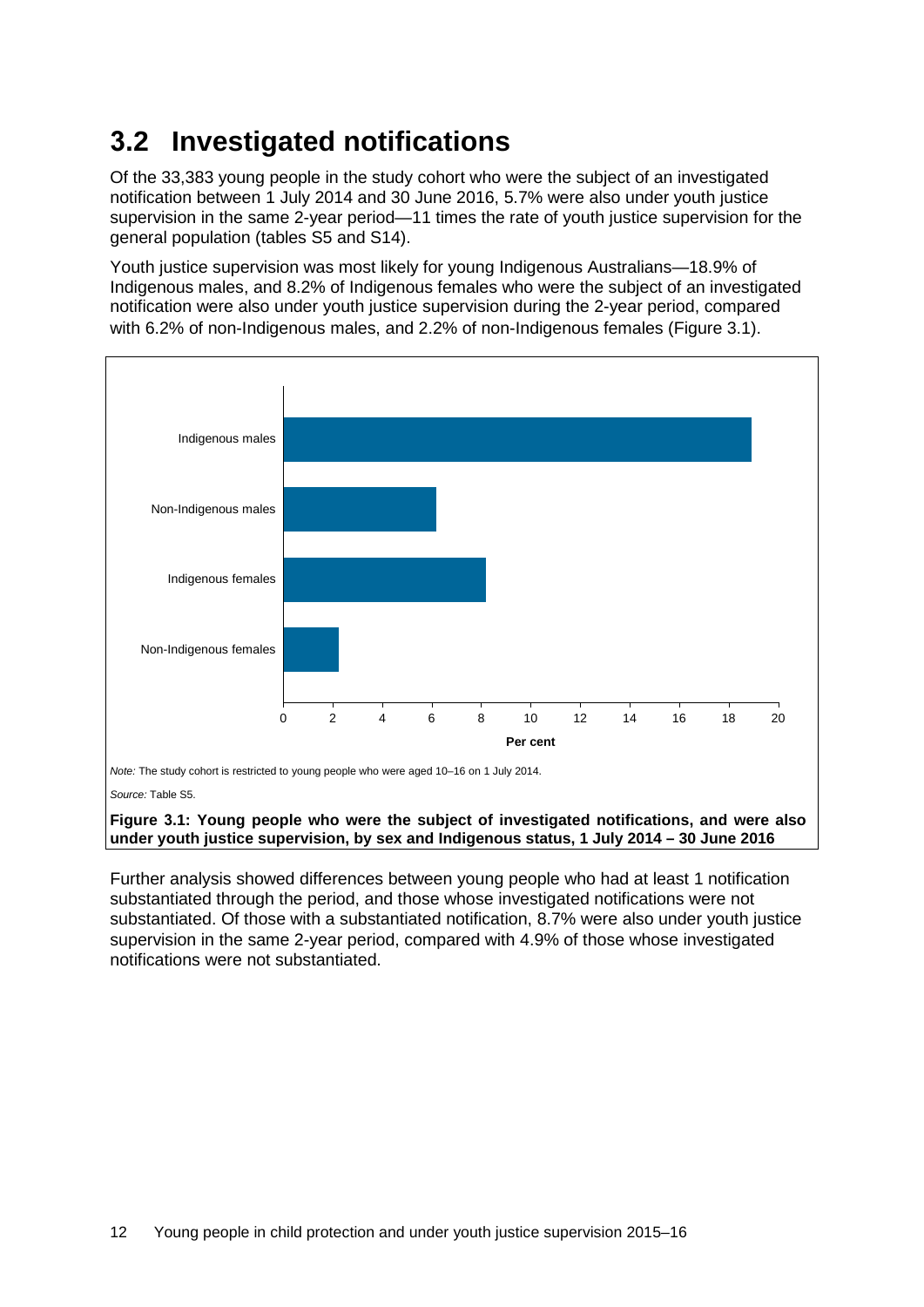## <span id="page-20-0"></span>**3.3 Care and protection orders**

Youth justice supervision in the same 2-year period was nearly twice as likely for young people who were the subject of a care and protection order as for those who were the subject of an investigated notification.

Between 1 July 2014 and 30 June 2016, of the 13,982 young people in the study cohort who were the subject of a care and protection order, 10.4% were also under youth justice supervision—19 times the rate of the general population of the same age (tables S6 and S14).

Youth justice supervision was most likely for Indigenous males, with 19.4% of those who were the subject of a care and protection order also being under youth justice supervision, compared with 12.0% of non-Indigenous males, 10.0% of Indigenous females, and 5.3% of non-Indigenous females [\(Figure 3.2\)](#page-20-1).



*Source:* [Table S6.](#page-32-5) 

<span id="page-20-1"></span>**Figure 3.2: Young people who were the subject of a care and protection order, and were also under youth justice supervision, by sex and Indigenous status, 1 July 2014 – 30 June 2016**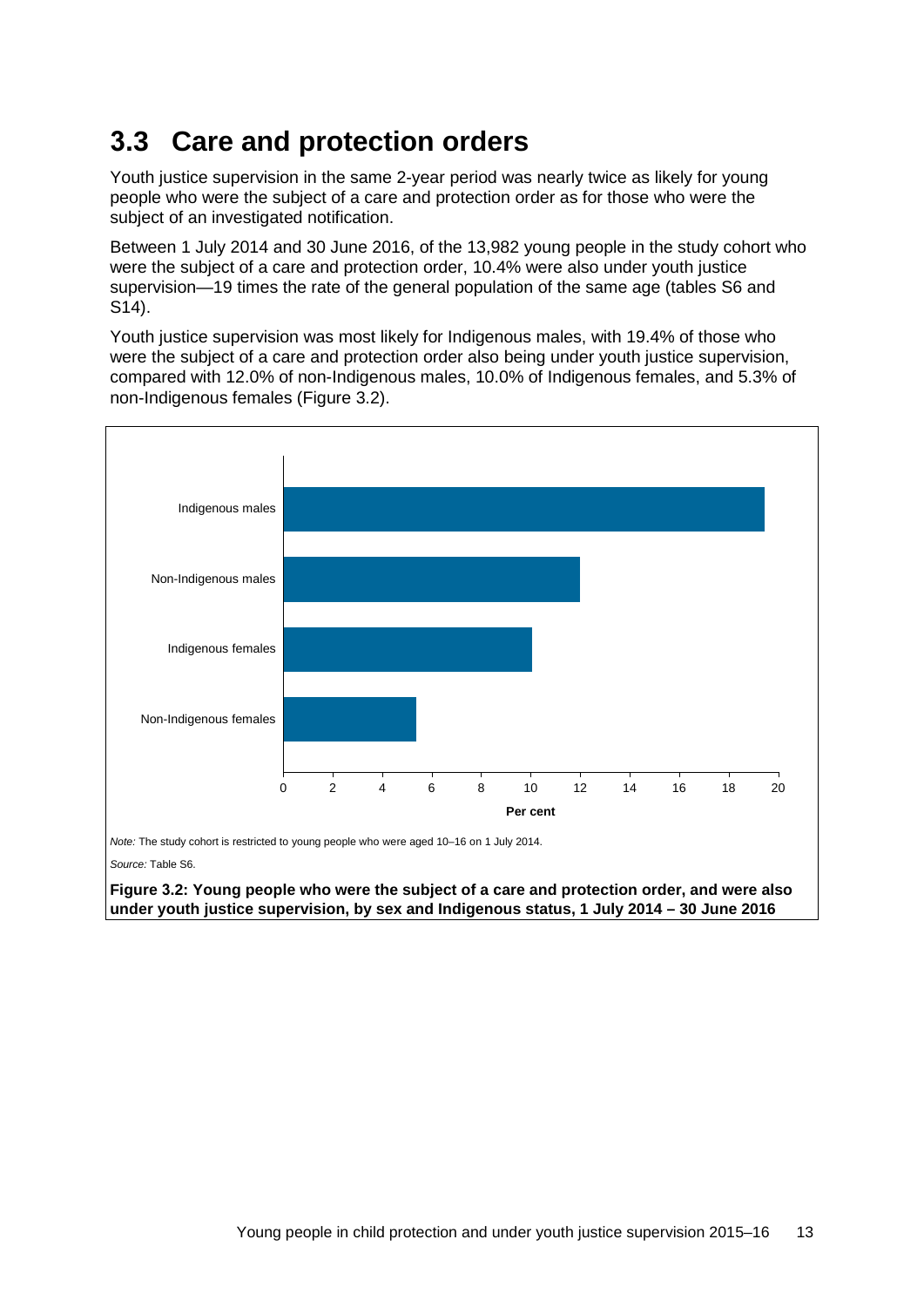## <span id="page-21-0"></span>**3.4 Out-of-home care**

Between 1 July 2014 and 30 June 2016, of the 11,999 young people who were in out-of-home care, 10.2% were also under youth justice supervision—19 times the rate of the general population of the same age (tables S7 and S14).

Youth justice supervision was most likely for Indigenous males, with 17.8% of those in out-of-home care also under youth justice supervision, compared with 12.0% of non-Indigenous males, 9.9% of Indigenous females, and 5.6% of non-Indigenous females [\(Figure 3.3\)](#page-21-1).



<span id="page-21-1"></span>**Figure 3.3: Young people who were in out-of-home care, and were also under youth justice supervision, by sex and Indigenous status, 1 July 2014 – 30 June 2016**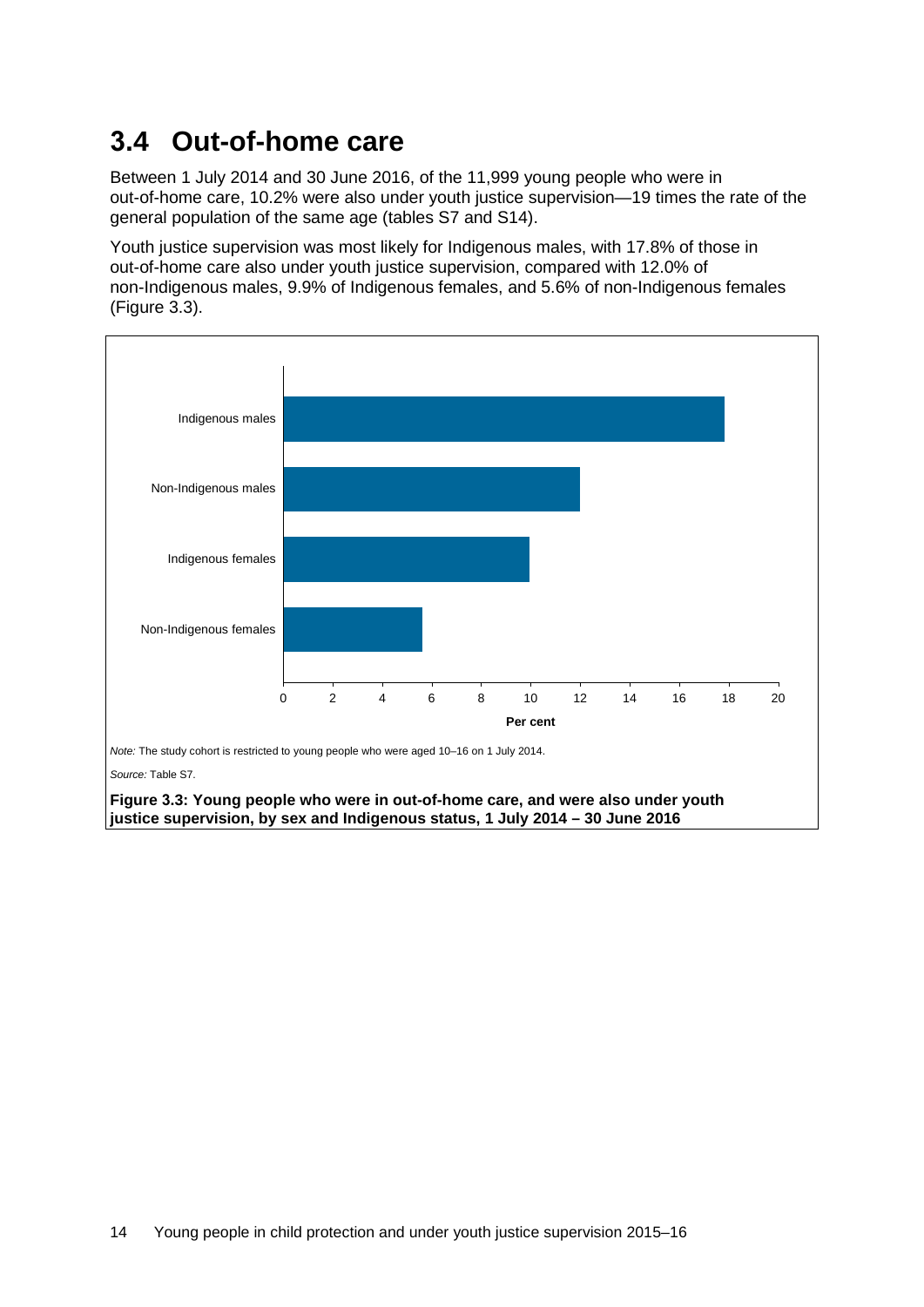## <span id="page-22-0"></span>**4 Young people under youth justice supervision**

This chapter looks at the demographic characteristics of young people involved in both child protection and youth justice supervision from the perspective of those under youth justice supervision. The data in this chapter relate only to Victoria, Queensland, Western Australia, South Australia, Tasmania, and the Australian Capital Territory for the period from 1 July 2014 to 30 June 2016. The study cohort is restricted to young people who were aged 10–16 on 1 July 2014.

#### **Key findings**

Young people aged 10–16 who were under youth justice supervision at some time between 1 July 2014 and 30 June 2016 were 12 times as likely as the general population to be receiving child protection services at some time during the same period.

Compared with 3.3% of the general population aged 10–16 in the child protection system:

- 39.2% of those under community-based supervision were also in the child protection system
- 43.4% of those in detention were also in the child protection system.

The younger people were at their first youth justice supervision, the more likely they were to also be in the child protection system.

### <span id="page-22-1"></span>**4.1 Overlap with child protection**

Between 1 July 2014 and 30 June 2016, of the 7,185 young people under youth justice supervision, 39.2% also had contact with the child protection system during the same 2-year period—12 times the rate for the general population (tables S8 and S14).

In the same period, young Indigenous Australians aged 10–16 were 15 times as likely as their non-Indigenous counterparts to be under youth justice supervision (Table S14).

Of those under youth justice supervision, Indigenous Australians were slightly more likely to be involved with the child protection system as their non-Indigenous counterparts (40.5% compared with 38.5%, respectively) (Table S8).

Overall, young Indigenous Australians aged 10–16 were 16 times as likely as their non-Indigenous counterparts to have contact with both the child protection system and youth justice supervision during the 2-year period (Table S1).

Females under youth justice supervision were 1.5 times as likely as males to have been involved with the child protection system during the 2-year period (53.0% compared with 35.1%).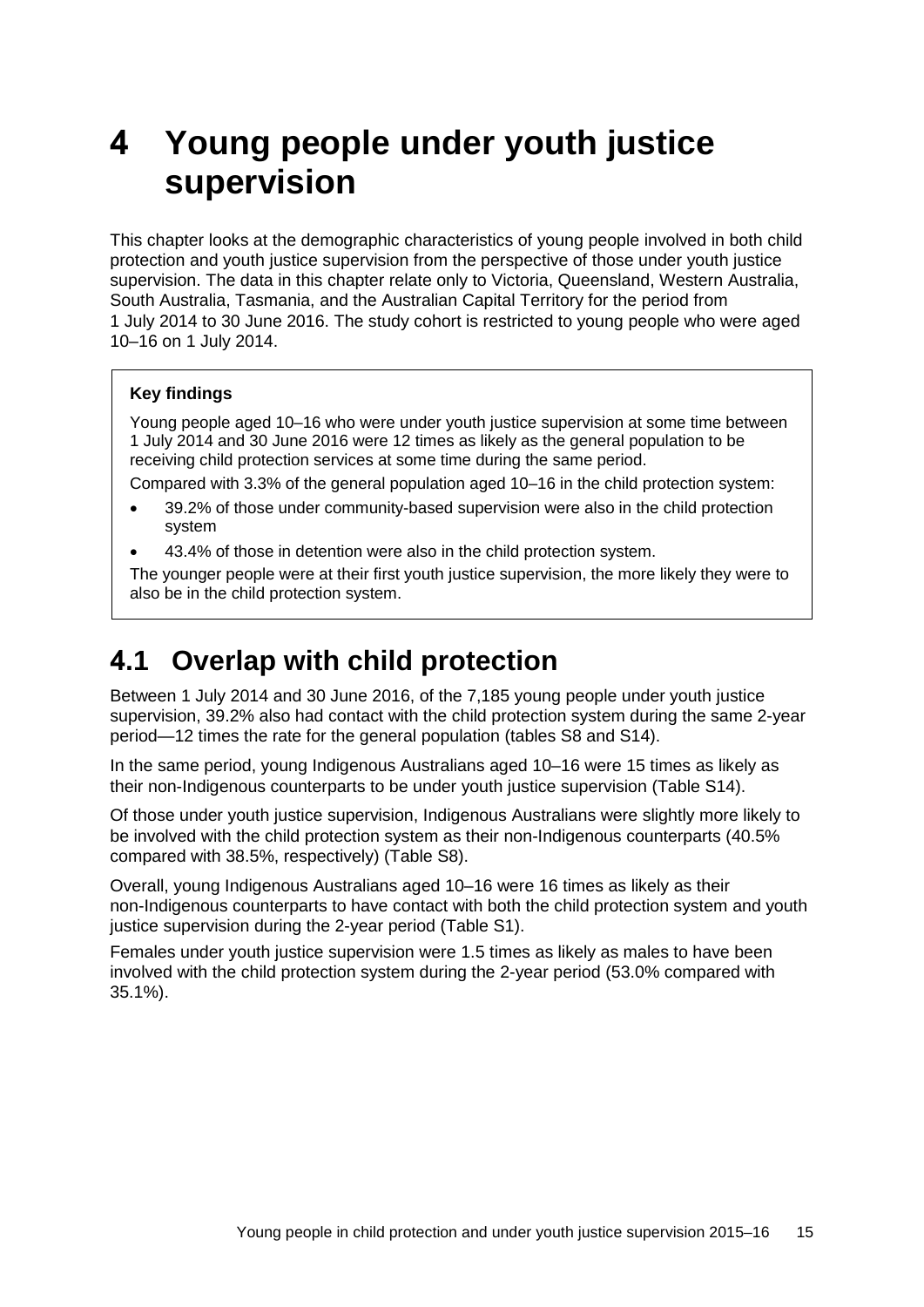### <span id="page-23-0"></span>**4.2 Community-based supervision**

Of the 6,543 young people under youth justice community-based supervision, 2 in 5 (39.2%) were also in the child protection system between 1 July 2014 and 30 June 2016—12 times the rate for the general population (tables S9 and S14).

Of those under community-based supervision, young females were most likely to also be in the child protection system—52.4% of Indigenous females, and 54.5% of non-Indigenous females, compared with 37.0% of Indigenous males, and 34.2% of non-Indigenous males [\(Figure 4.1\)](#page-23-1).



*Note:* The study cohort is restricted to young people who were aged 10–16 on 1 July 2014.

*Source:* [Table S9.](#page-32-7) 

<span id="page-23-1"></span>**Figure 4.1: Young people who were under community-based supervision, and were also in the child protection system, by sex and Indigenous status, 1 July 2014 – 30 June 2016**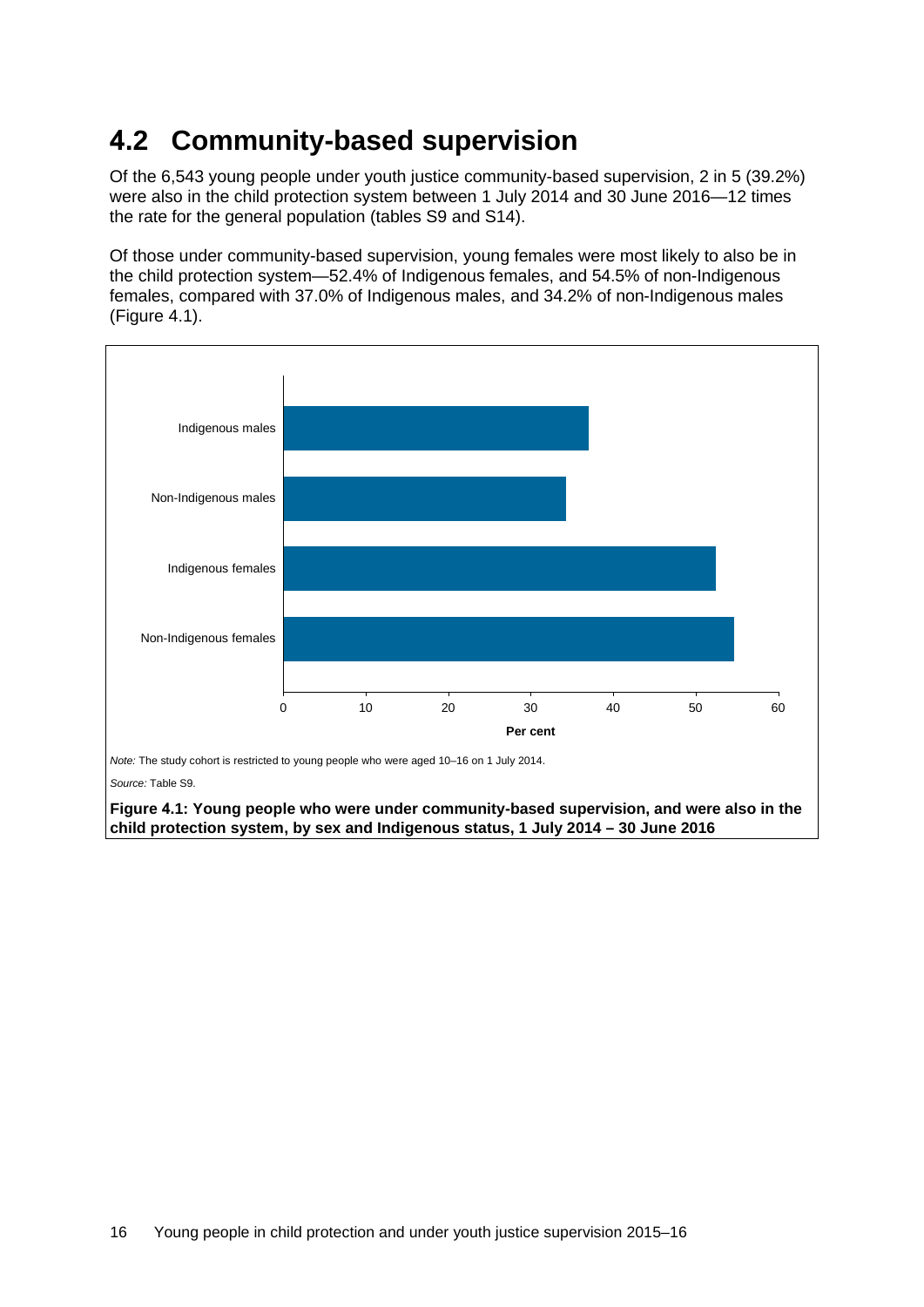For those under community-based supervision from 1 July 2014 to 30 June 2016 who were also in the child protection system in the same period, the most common types of child protection service were investigated notifications (26.2% of those under youth justice community-based supervision), followed by care and protection orders (19.9%), and out-of-home care (16.9%) [\(Figure 4.2\)](#page-24-0).

Non-Indigenous females were the most likely to also be the subject of a care and protection order (32%) or to be in out-of-home care (29%), but young Indigenous females were the most likely to be the subject of investigated notifications (37%) [\(Table S10\)](#page-32-8).



*Source:* [Table S10.](#page-32-8) 

<span id="page-24-0"></span>**Figure 4.2: Young people who were under community-based supervision, and were also in the child protection system, by type of child protection service, 1 July 2014 – 30 June 2016**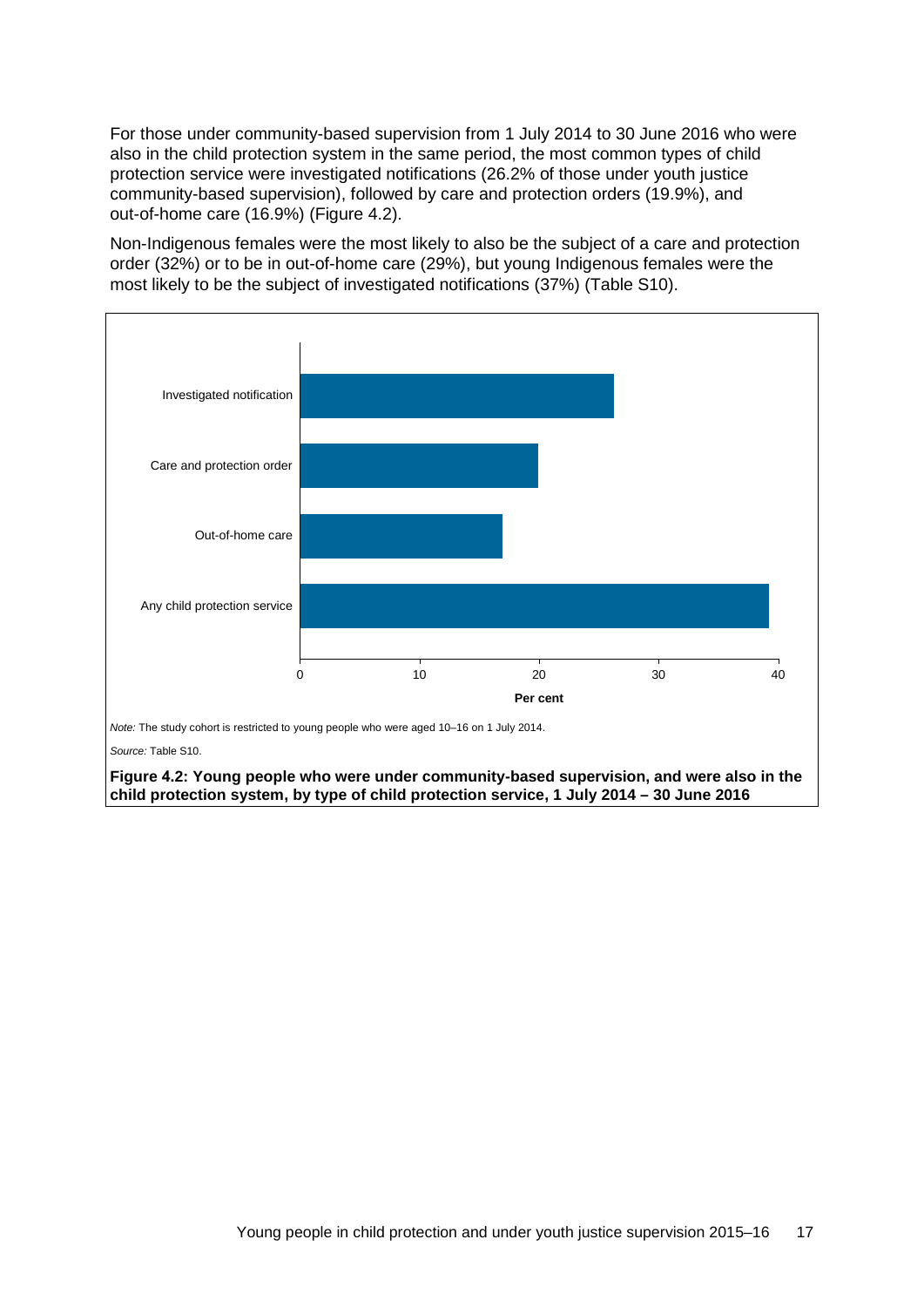## <span id="page-25-0"></span>**4.3 Detention**

Of the 3,769 young people in detention between 1 July 2014 and 30 June 2016, just over 2 in 5 (43.4%) were also in the child protection system at some time in the same period— 13 times the rate for the general population (tables S11 and S14).

Of those in detention during the measurement period, young females were most likely to also be in the child protection system—56.7% of Indigenous females, and 60.2% of non-Indigenous females, compared with 38.7% of Indigenous males, and 40.9% of non-Indigenous males (Figure 4.3).



*Source:* [Table S11.](#page-32-9) 

<span id="page-25-1"></span>**Figure 4.3: Young people who were in detention, and were also in the child protection system, by sex and Indigenous status, 1 July 2014 – 30 June 2016**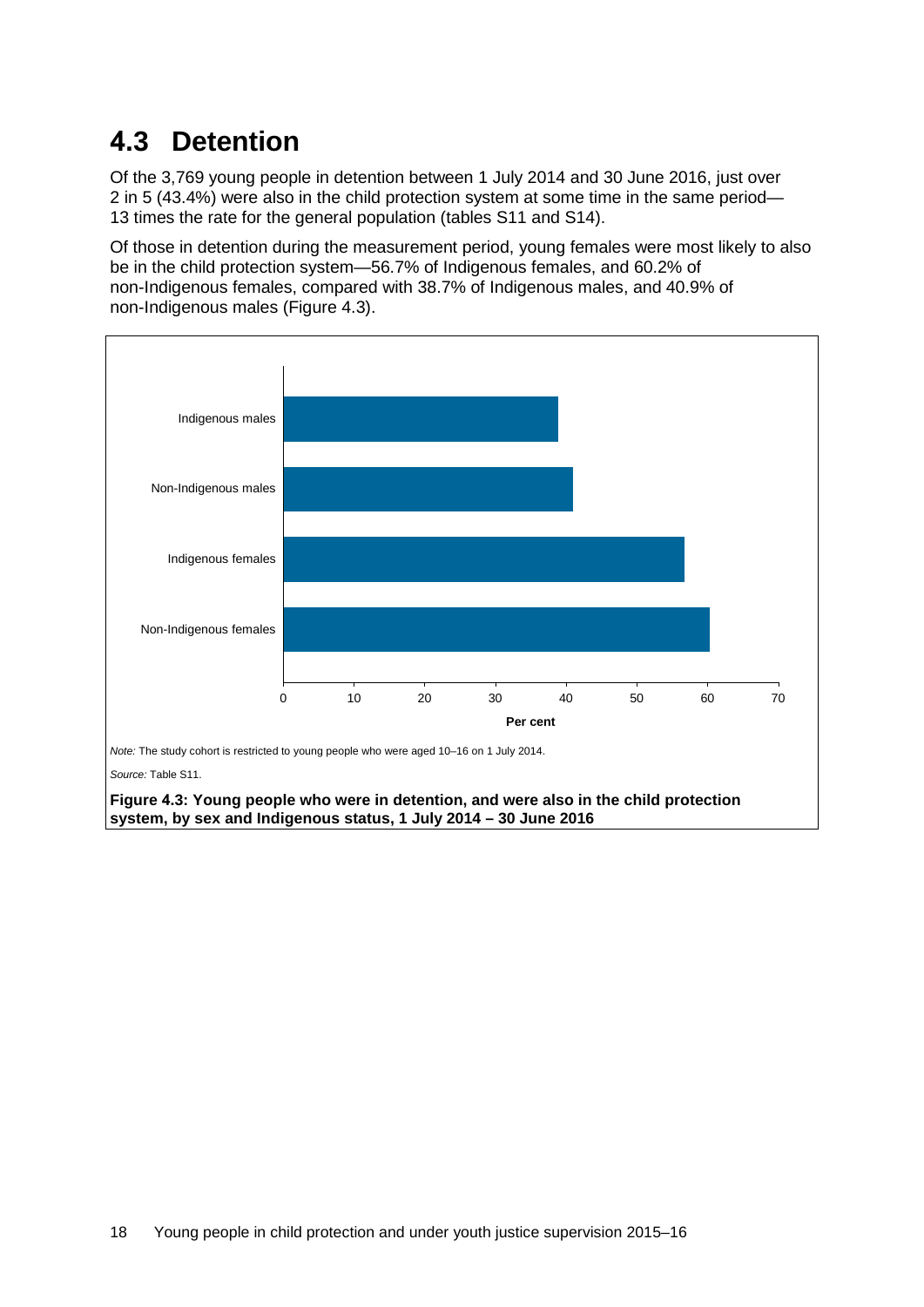Between 1 July 2014 and 30 June 2016, the most common types of child protection services for those in detention who were also in the child protection system were investigated notifications (29.2%), followed by care and protection orders (23.3%), and out-of-home care (19.2%) [\(Figure 4.4\)](#page-26-0).



<span id="page-26-0"></span>**system, by type of child protection service, 1 July 2014 – 30 June 2016**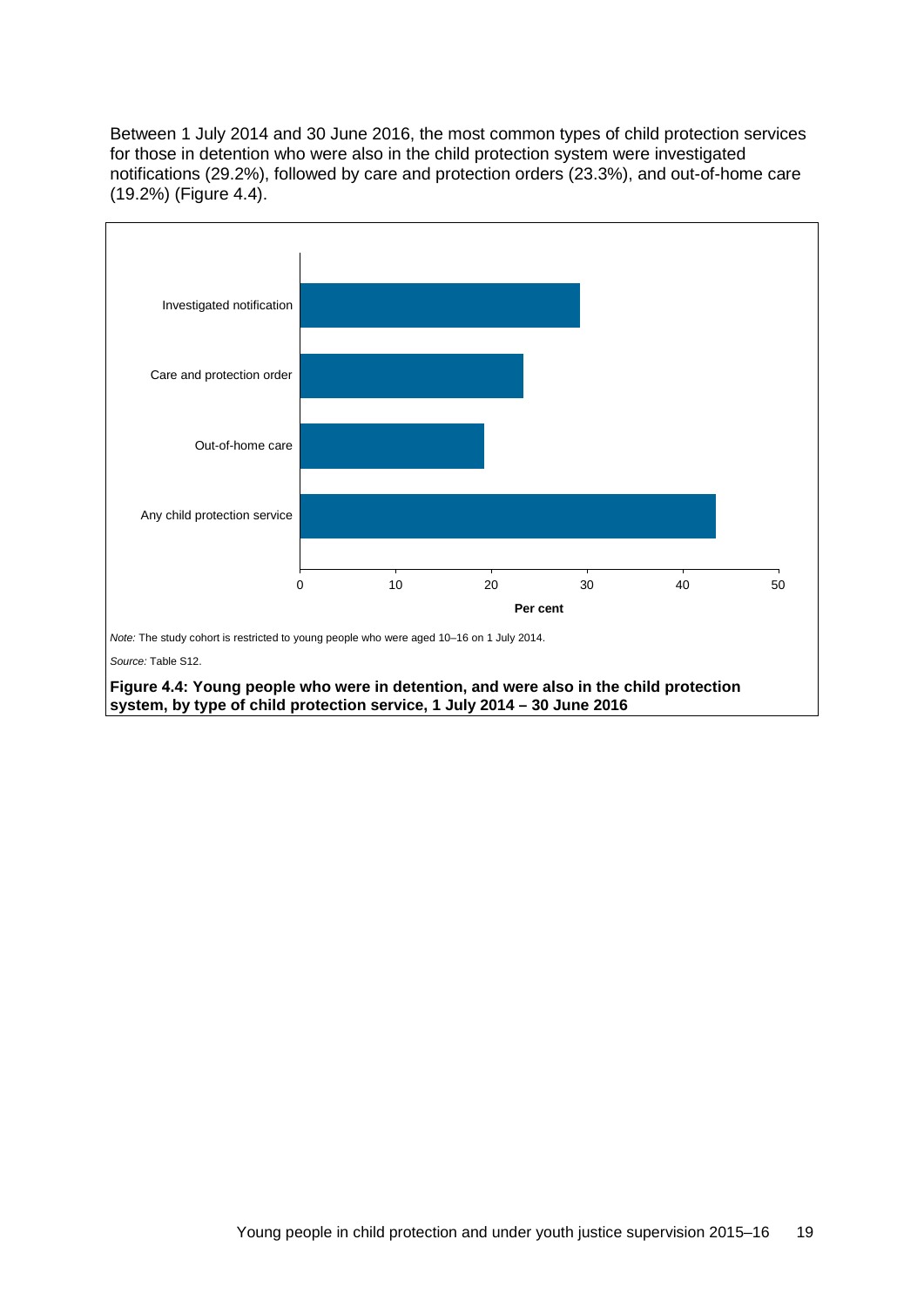## <span id="page-27-0"></span>**4.4 Age at first youth justice supervision**

Those who were younger at their first youth justice supervision were more likely to also be in the child protection system between 1 July 2014 and 30 June 2016 than those who were older at their first youth justice supervision (which may have been before the 2-year period) [\(Figure 4.5\).](#page-27-1)

Of those aged 10 at their first youth justice supervision 3 in 5 (62.3%) were also in the child protection system, compared with 16.7% of those aged 17.



2. The proportion for those aged 10 at first youth justice supervision was calculated using a denominator less than 50 and therefore should be interpreted with caution.

*Source:* [Table S13.](#page-32-11) 

<span id="page-27-1"></span>**Figure 4.5: Young people who were under youth justice supervision, and also were in the child protection system, by age at first youth justice supervision (years), 1 July 2014 – 30 June 2016**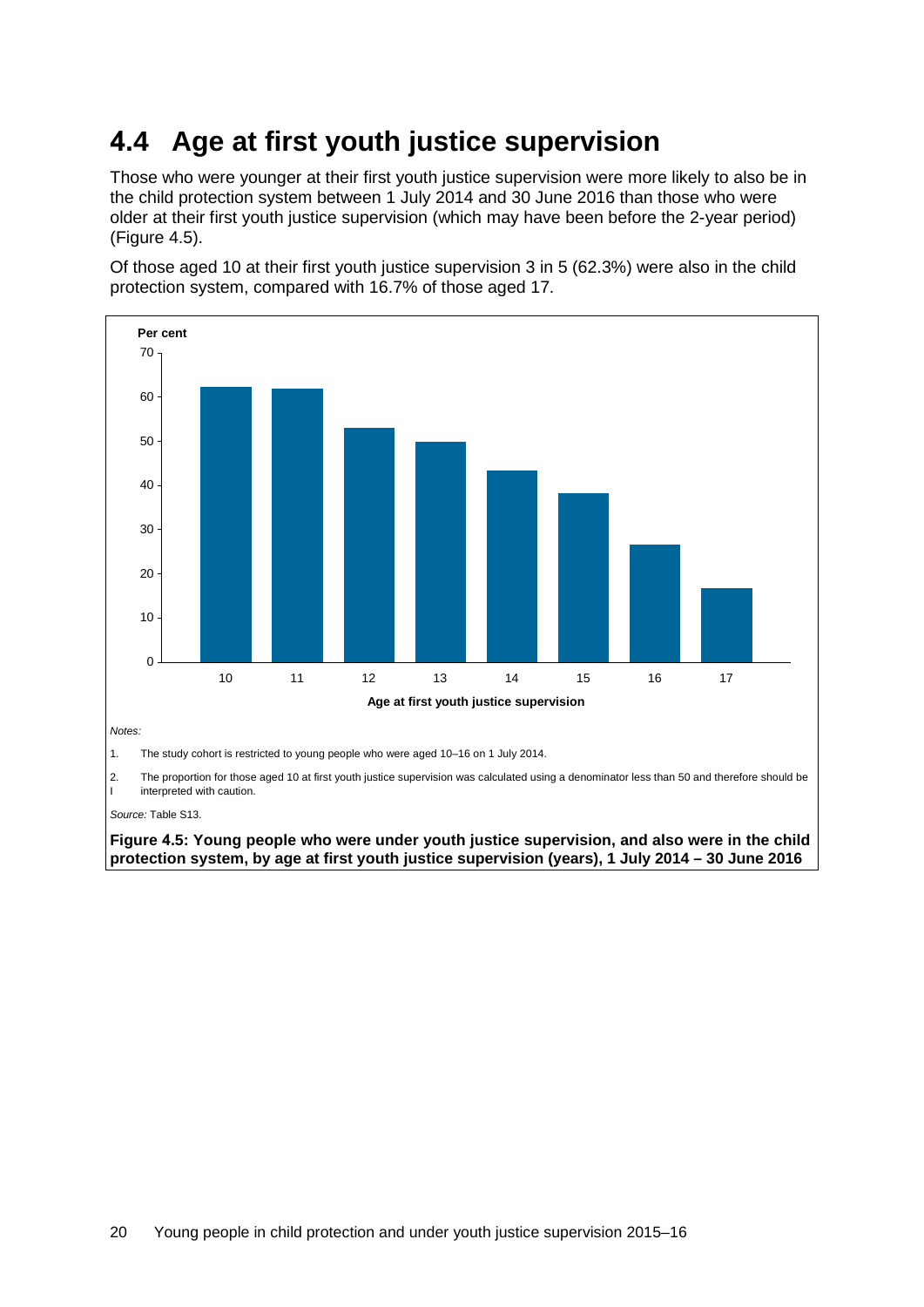# <span id="page-28-0"></span>**5 Future reporting**

This report expands on earlier AIHW reports that linked selected child protection data with the Juvenile Justice NMDS (AIHW 2012, 2015, 2016b). This showed that linking child protection and youth justice supervision data annually is both feasible and informative. This report updates these findings with results based on the 2015–16 data collections, and expands the analysis period to cover 2 years (from 1 July 2014 to 30 June 2016).

Results from the linked data collection will be improved in future years, as data become available for more states and territories, and as years of data accumulate. Including data from other health and welfare data collections will also be considered to supply more information on multiple service use among vulnerable children and young people.

### <span id="page-28-1"></span>**5.1 Data availability for states and territories**

Data limitations meant that analyses in this report were restricted to data for those who were in child protection or under youth justice supervision in only 6 Australian jurisdictions— Victoria, Queensland, Western Australia, South Australia, Tasmania, and the Australian Capital Territory.

As data for more jurisdictions become available, there will be enough data to look at the links between child protection and youth justice supervision by demographic characteristics other than sex and Indigenous status (including age, remoteness, and socioeconomic status of usual residence), as well as the similarities and differences between the states and territories.

## <span id="page-28-2"></span>**5.2 Longitudinal analyses of pathways and links**

This report used available data to look at the characteristics of young people who were in both the child protection system and under youth justice supervision between 1 July 2014 and 30 June 2016.

Although the period was expanded to cover a 2-year period, the findings of this report were largely consistent with the patterns presented in the previous reports using 2013–14 and 2014–15 data (AIHW 2016a, 2016b).

For example, single-year and 2-year period analyses showed that only a small proportion of young people in the child protection system had contact with youth justice supervision, but a substantial proportion of young people under youth justice supervision had contact with the child protection system. Similarly, single-year and 2-year period analyses showed that young people in detention were more likely than those supervised in the community to have had contact with the child protection system.

These data are a subset of the total number of children and young people who were involved in both systems at some point during childhood and adolescence, which prevents the analysis of pathways taken through the respective systems.

As years of data accumulate for both data collections, it will be possible to create a longitudinal data set that can be used to look at the links between different types of events, such as whether there is an association between the number and length of out-of-home care placements and being placed in unsentenced detention instead of unsentenced community-based supervision.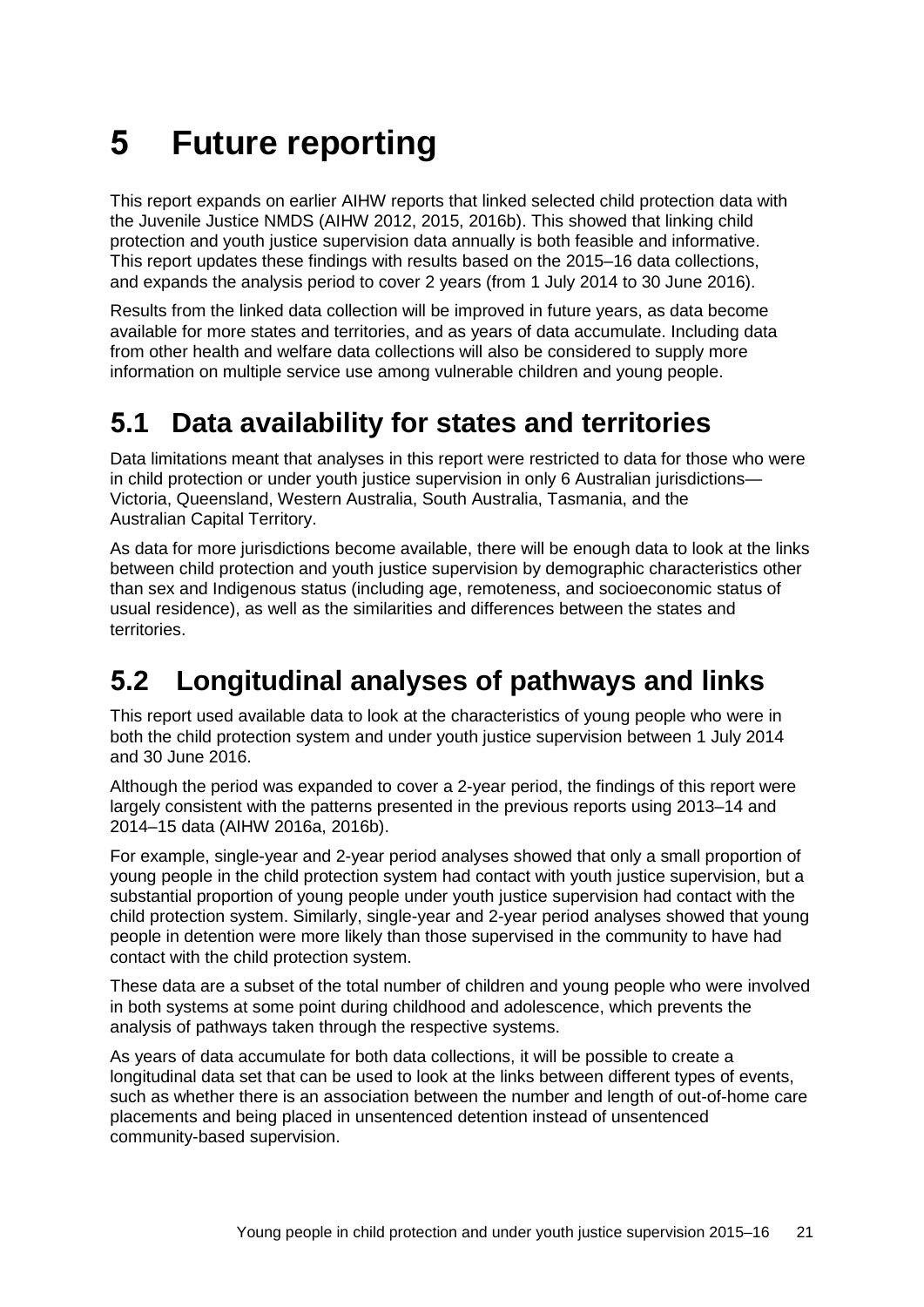Over time, it will be also be possible to look at the pathways from early childhood, and the impact of childhood abuse or neglect on later involvement in the youth justice supervision system.

### <span id="page-29-0"></span>**5.3 Other data collections**

It is also possible to expand the linked child protection and youth justice supervision data collection to include information from other health and welfare data collections.

This would improve the value of the linked data collection, and yield valuable information on various issues, such as mental health conditions, acquired brain injury, alcohol and other drug problems, and homelessness.

Data collections with information on health and welfare issues that are suitable for linkage include the:

- Alcohol and Other Drug Treatment Services NMDS
- Disability Services NMDS
- National Prisoner Health Data Collection.

In 2016, the AIHW linked child protection, youth justice and specialist homelessness services data. The results from this linkage are published in *Vulnerable young people: interactions across homelessness, youth justice and child protection—1 July 2011 to 30 June 2015*.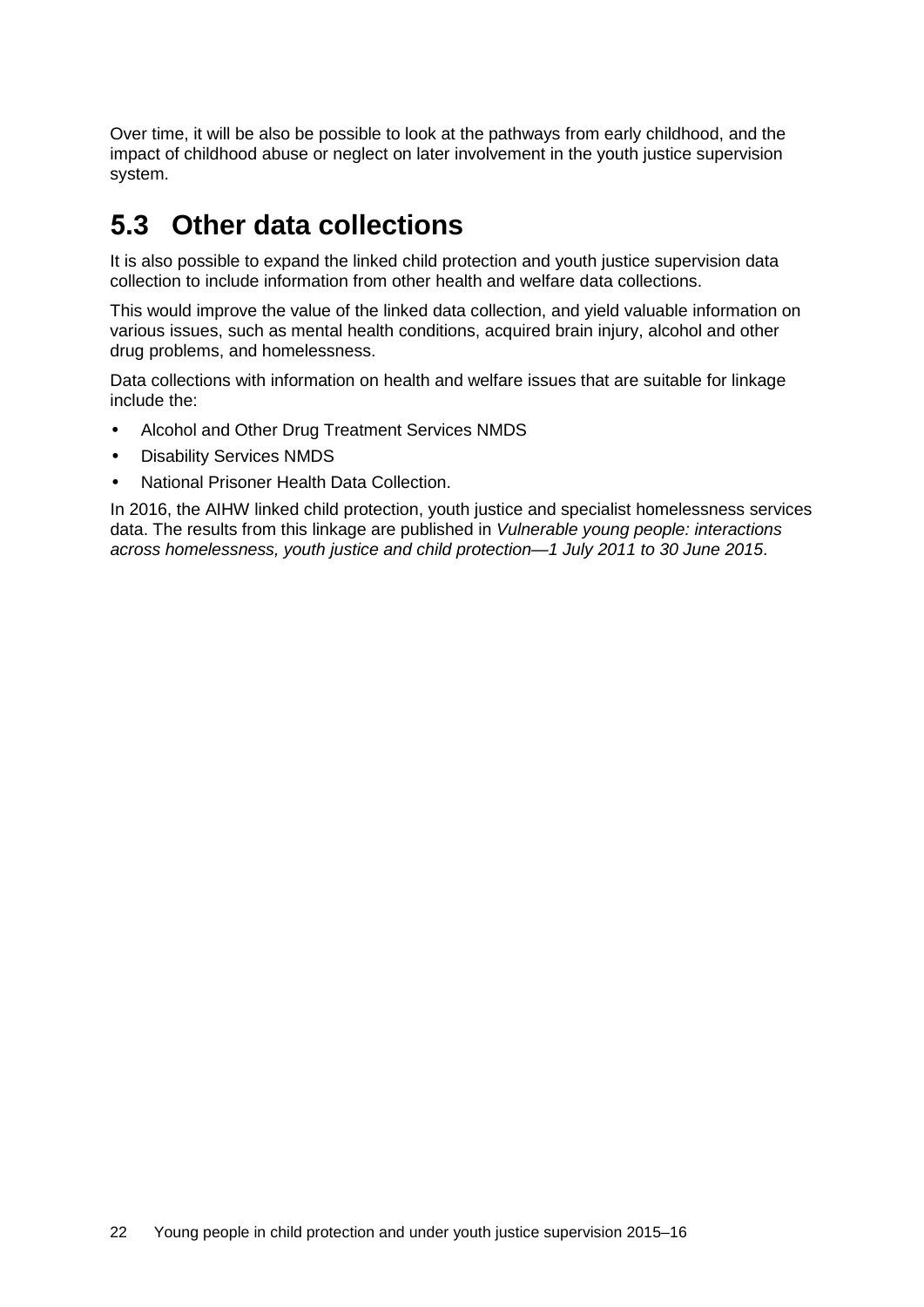## <span id="page-30-0"></span>**References**

AIFS (Australian Institute of Family Studies) 2016. Mandatory reporting of child abuse and neglect. Child Family Community Australia resource sheet, September 2017. Melbourne: AIFS. Viewed 15 September 2017, <https://aifs.gov.au/cfca/publications/mandatory-reporting-child-abuse-and-neglect>.

AIHW (Australian Institute of Health and Welfare) 2012. Children and young people at risk of social exclusion: links between homelessness, child protection and juvenile justice. Data linkage series no. 13. Cat. no. CSI 13. Canberra: AIHW.

AIHW 2015. Developing a linked data collection to report on the relationships between child protection and youth justice supervision. Data linkage series no. 20. Cat. no. CWS 55. Canberra: AIHW.

AIHW 2016a. Young people in child protection and under youth justice supervision 2013–14. Data linkage series no. 21. Cat. no. CSI 22. Canberra: AIHW.

AIHW 2016b. Young people in child protection and under youth justice supervision 2014–15. Data linkage series no. 22. Cat. no. CSI 24. Canberra: AIHW.

AIHW 2017a. Child protection Australia 2015–16. Child welfare series no. 66. Cat. no. CWS 60. Canberra: AIHW.

AIHW 2017b. Youth justice in Australia 2015–16. AIHW bulletin no. 139. Cat. no. AUS 211. Canberra: AIHW.

Cashmore J 2011. The link between child maltreatment and adolescent offending. Family Matters 2011, Edition 89. Melbourne: AIFS.

Currie J & Tekin E 2006. Does child abuse cause crime? National Bureau of Economic Research working paper no. 12171. Cambridge, MA: NBER.

Indig D, Vecchiato C, Haysom L, Beilby R, Carter J, Champion U et al. 2011. 2009 NSW Young People in Custody Health Survey: full report. Sydney: Justice Health and Juvenile Justice.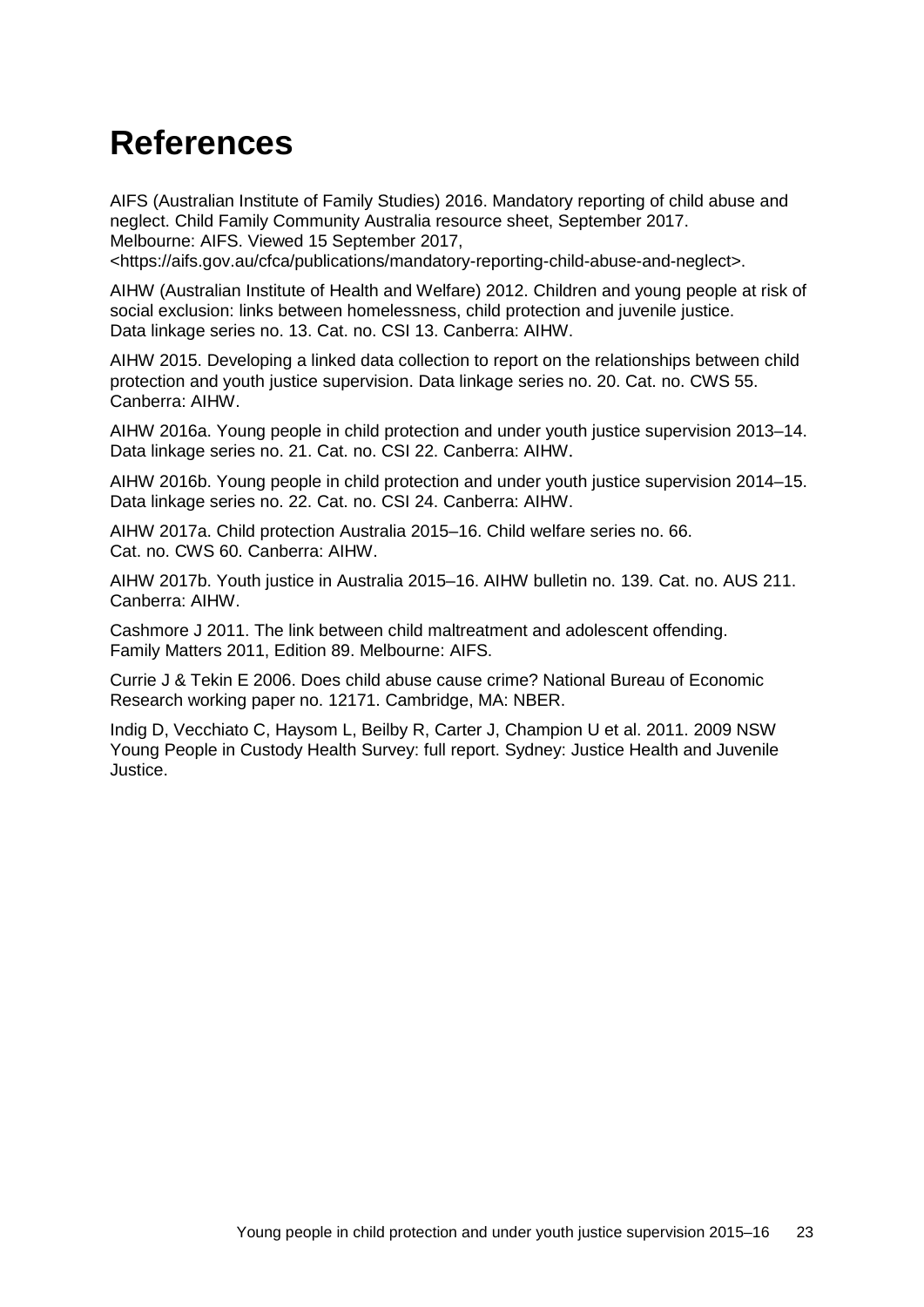# <span id="page-31-0"></span>**List of figures**

| Figure 2.1: Young people involved in the child protection system, under youth justice<br>$\ldots 7$                                                                           |
|-------------------------------------------------------------------------------------------------------------------------------------------------------------------------------|
| Figure 2.2: Young Indigenous Australians involved in the child protection system, under                                                                                       |
| Figure 2.3: Young people who were in the child protection system, and were also under<br>youth justice supervision, by Indigenous status and state and territory,<br>. 9      |
| Figure 2.4: Young people who were under youth justice supervision, and were also in the<br>child protection system, by Indigenous status and state and territory,<br>.10      |
| Figure 3.1: Young people who were the subject of investigated notifications, and were also<br>under youth justice supervision, by sex and Indigenous status,<br>.12           |
| Figure 3.2: Young people who were the subject of a care and protection order, and were<br>also under youth justice supervision, by sex and Indigenous status,                 |
| Figure 3.3: Young people who were in out-of-home care, and were also under youth justice<br>supervision, by sex and Indigenous status, 1 July 2014 - 30 June 201614           |
| Figure 4.1: Young people who were under community-based supervision, and were also in<br>the child protection system, by sex and Indigenous status,<br>16                     |
| Figure 4.2: Young people who were under community-based supervision, and were also in<br>the child protection system, by type of child protection service,                    |
| Figure 4.3: Young people who were in detention, and were also in the child protection<br>system, by sex and Indigenous status, 1 July 2014 - 30 June 201618                   |
| Figure 4.4: Young people who were in detention, and were also in the child protection<br>system, by type of child protection service, 1 July 2014 - 30 June 201619            |
| Figure 4.5: Young people who were under youth justice supervision, and also were in the<br>child protection system, by age at first youth justice supervision (years),<br>.20 |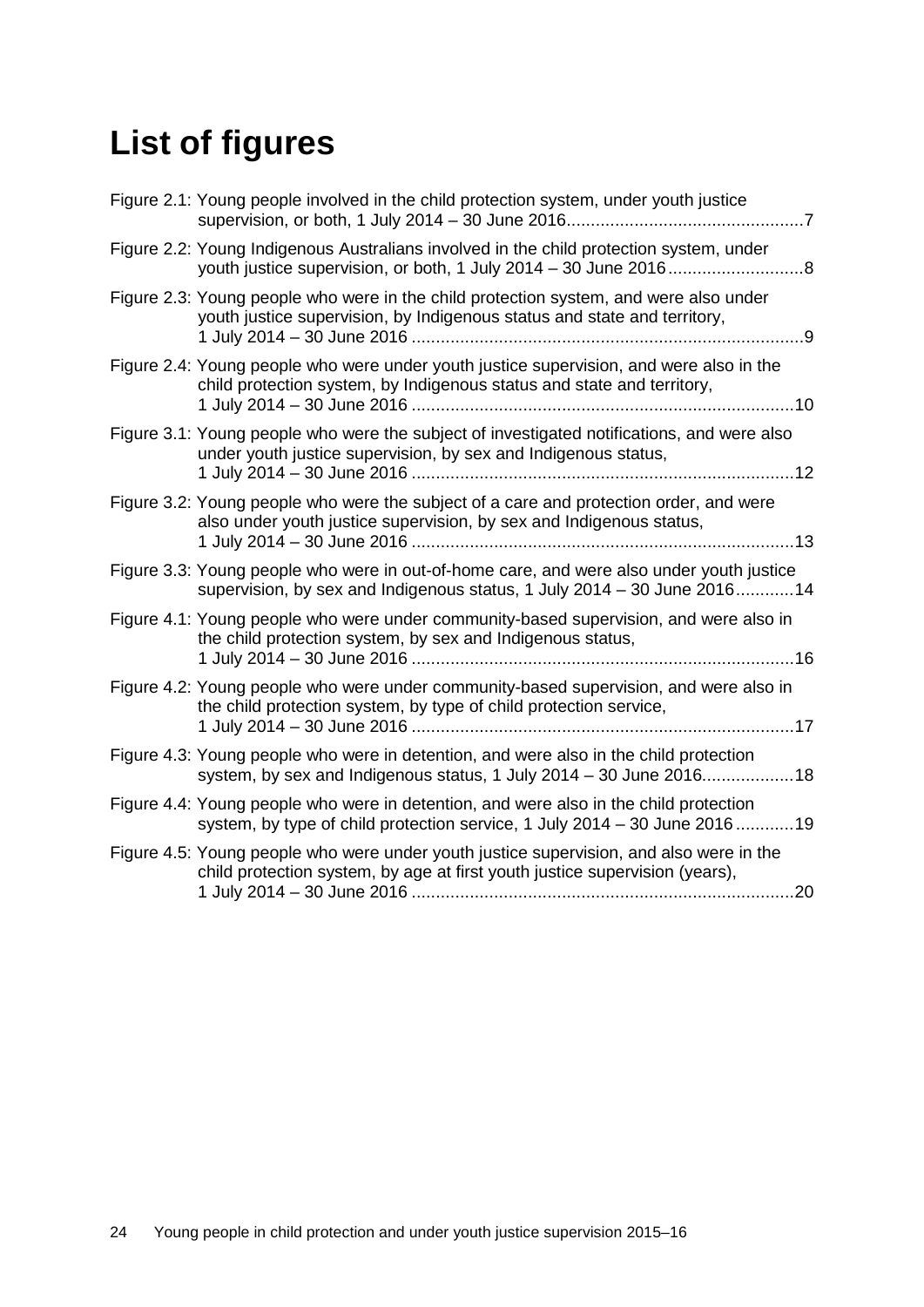## <span id="page-32-0"></span>**List of supplementary tables**

- <span id="page-32-1"></span>Table S1: Number of people aged 10–16 in the child protection system and under youth justice supervision by sex and Indigenous status, 1 July 2014 – 30 June 2016
- <span id="page-32-2"></span>Table S2: Young people aged 10–16 in the child protection system and under youth justice supervision by sex, Indigenous status, and state and territory, 1 July 2014 – 30 June 2016
- <span id="page-32-3"></span>Table S3: Young people aged 10–16 under youth justice supervision who were also in the child protection system by sex, Indigenous status and state and territory, 1 July 2014 – 30 June 2016
- Table S4: Young people 10–16 in the child protection system and who were under youth justice supervision by sex and Indigenous status, 1 July 2014 – 30 June 2016
- <span id="page-32-4"></span>Table S5: Young people aged 10–16 who were the subject of investigated notifications and were also under youth justice supervision by sex and Indigenous status, 1 July 2014 – 30 June 2016
- <span id="page-32-5"></span>Table S6: Young people aged 10–16 who were the subject of a care and protection order and also under youth justice supervision by sex and Indigenous status, 1 July 2014 – 30 June 2016
- <span id="page-32-6"></span>Table S7: Young people aged 10–16 who were in out-of-home care and also under youth justice supervision by sex and Indigenous status, 1 July 2014 – 30 June 2016
- Table S8: Young people aged 10–16 who were under youth justice supervision and also in the child protection system by sex and Indigenous status, 1 July 2014 – 30 June 2016
- <span id="page-32-7"></span>Table S9: Young people aged 10–16 who were under community-based supervision and also in the child protection system by sex and Indigenous status, 1 July 2014 – 30 June 2016
- <span id="page-32-8"></span>Table S10: Young people aged 10–16 who were under community-based supervision and also in the child protection system by type of child protection service, 1 July 2014 – 30 June 2016
- <span id="page-32-9"></span>Table S11: Young people aged 10–16 who were in detention and also in the child protection system by sex and Indigenous status, 1 July 2014 – 30 June 2016
- <span id="page-32-10"></span>Table S12: Young people aged 10–16 who were in detention and also in the child protection system by type of child protection service, 1 July 2014 – 30 June 2016
- <span id="page-32-11"></span>Table S13: Young people aged 10–16 who were youth justice supervision and also in the child protection system by age at first youth justice supervision, 1 July 2014 – 30 June 2016
- Table S14: Young people aged 10–16 who were under the child protection system, youth justice supervision by state and territory, 1 July 2014 – 30 June 2016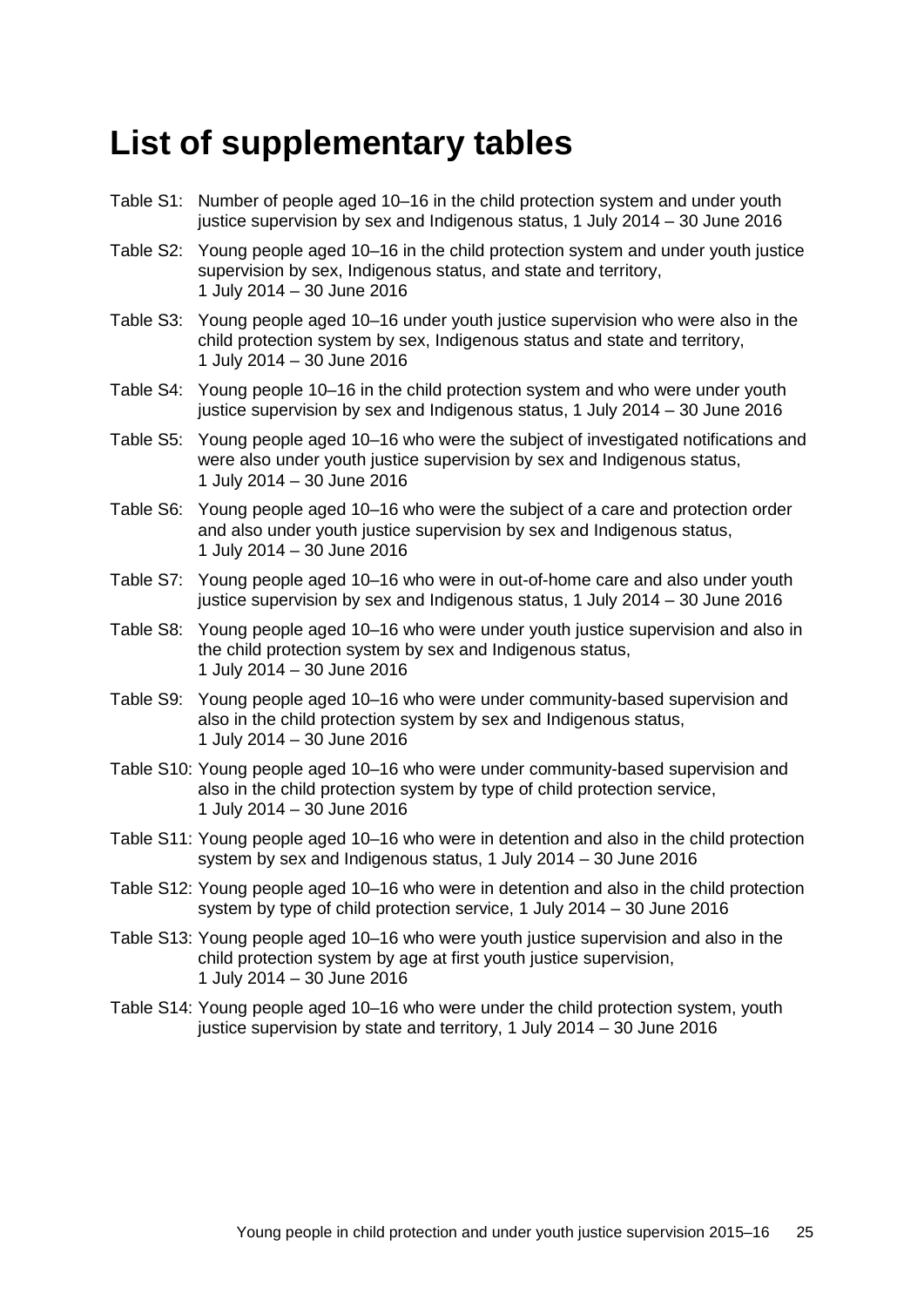## <span id="page-33-0"></span>**Related publications**

This report can be downloaded free of charge from

<www.aihw.gov.au/reports-statistics/health-welfare-services/youth-justice/overview>.

More information about children and young people in the child protection system in Australia is available from

<www.aihw.gov.au/reports-statistics/health-welfare-services/child-protection/overview>.

As well as the publications listed in the references, the following AIHW publications might also be of interest:

- AIHW 2014. Pathways through youth justice supervision. Juvenile justice series no. 15. Cat. no. JUV 40. Canberra: AIHW.
- AIHW 2015. Youth detention population in Australia 2015. AIHW bulletin no. 131. Cat. no. AUS 196. Canberra: AIHW.
- AIHW 2016. Pathways through youth justice supervision: further analyses. Juvenile justice series no. 19. Cat. no. JUV 75. Canberra: AIHW.
- AIHW 2016. Young people returning to sentenced youth justice supervision 2015–16. Juvenile justice series no. 20. Cat. no. JUV 84. Canberra: AIHW.
- AIHW 2016. Vulnerable young people: interactions across homelessness, youth justice and child protection: 1 July 2011 to 30 June 2015. Cat. no. HOU 279. Canberra: AIHW.